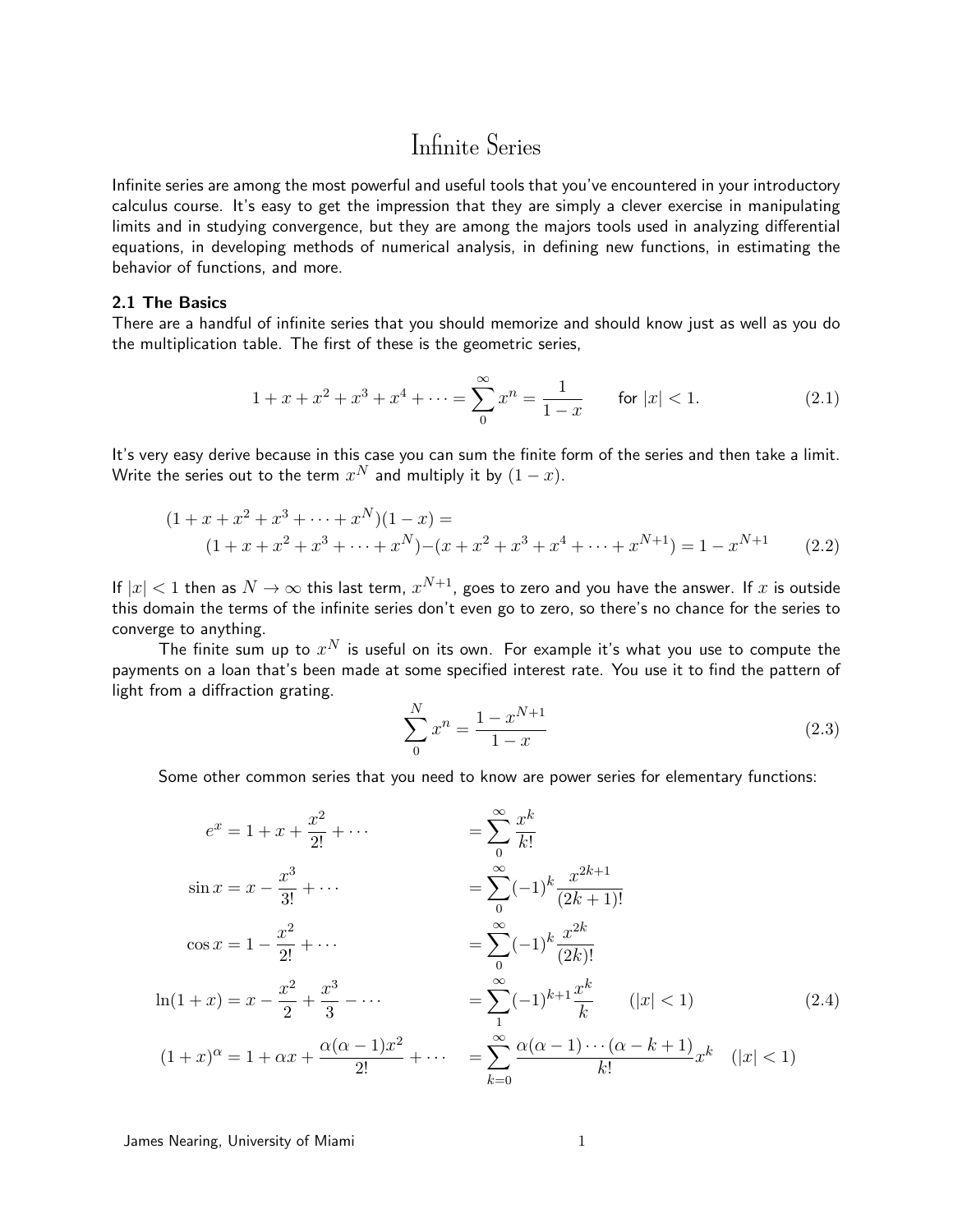Of course, even better than memorizing them is to understand their derivations so well that you can derive them as fast as you can write them down. For example, the cosine is the derivative of the sine, so if you know the latter series all you have to do is to differentiate it term by term to get the cosine series. The logarithm of  $(1 + x)$  is an integral of  $1/(1 + x)$  so you can get its series from that of the geometric series. The geometric series is a special case of the binomial series for  $\alpha = -1$ , but it's easier to remember the simple case separately. You can express all of them as special cases of the general Taylor series.

What is the sine of 0.1 radians? Just use the series for the sine and you have the answer, 0.1, or to more accuracy,  $0.1 - 0.001/6 = 0.099833$ 

What is the square root of 1.1?  $\sqrt{1.1} = (1+.1)^{1/2} = 1 + \frac{1}{2} \cdot 0.1 = 1.05$ 

What is 1/1.9?  $1/(2-.1) = 1/[2(1-.05)] = \frac{1}{2}(1+.05) = .5+.025 = .525$  from the first terms of the geometric series.

or the geometric series.<br>What is  $\sqrt[3]{1024}$ ?  $\sqrt[3]{1024} = \sqrt[3]{1000 + 24} = \sqrt[3]{1000(1 + 24/1000)} =$  $10(1 + 24/1000)^{1/3} = 10(1 + 8/1000) = 10.08$ 

As you see from the last two examples you have to cast the problem into a form fitting the expansion that you know. When you want to use the binomial series, rearrange and factor your expression so that you have

$$
(1 + \text{something small})^{\alpha}
$$

#### 2.2 Deriving Taylor Series

How do you derive these series? The simplest way to get any of them is to assume that such a series exists and then to deduce its coefficients in sequence. Take the sine for example, assume that you can write

$$
\sin x = A + Bx + Cx^2 + Dx^3 + Ex^4 + \cdots
$$

Evaluate this at  $x = 0$  to get

$$
\sin 0 = 0 = A + B0 + C0^2 + D0^3 + E0^4 + \dots = A
$$

so the first term,  $A = 0$ . Now differentiate the series, getting

$$
\cos x = B + 2Cx + 3Dx^2 + 4Ex^3 + \cdots
$$

Again set  $x = 0$  and all the terms on the right except the first one vanish.

$$
\cos 0 = 1 = B + 2C0 + 3D0^2 + 4E0^3 + \dots = B
$$

Keep repeating this process, evaluating in turn all the coefficients of the assumed series.

| $\sin x = A + Bx + Cx^2 + Dx^3 + Ex^4 + \cdots$ | $\sin 0 = 0 = A$    |
|-------------------------------------------------|---------------------|
| $\cos x = B + 2Cx + 3Dx^2 + 4Ex^3 + \cdots$     | $\cos 0 = 1 = B$    |
| $-\sin x = 2C + 6Dx + 12Ex^2 + \cdots$          | $-\sin 0 = 0 = 2C$  |
| $-\cos x = 6D + 24Ex + 60Fx^2 + \cdots$         | $-\cos 0 = -1 = 6D$ |
| $\sin x = 24E + 120Fx + \cdots$                 | $\sin 0 = 0 = 24E$  |
| $\cos x = 120F + \cdots$                        | $\cos 0 = 1 = 120F$ |

This shows the terms of the series for the sine as in Eq. [\(2.4\)](#page-0-0).

Does this show that the series converges? If it converges does it show that it converges to the sine? No to both. Each statement requires more work, and I'll leave the second one to advanced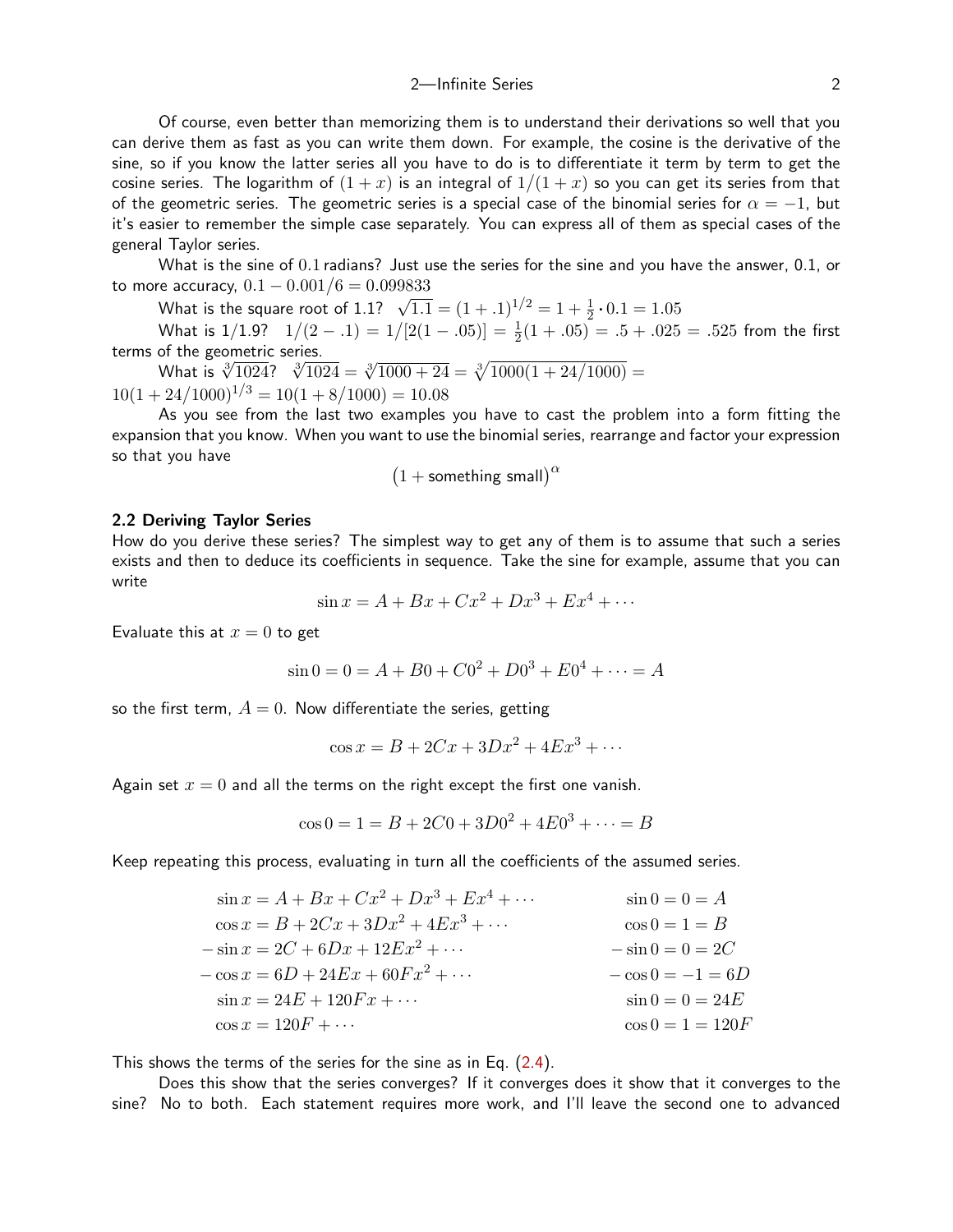calculus books. Even better, when you understand the subject of complex variables, these questions about series become much easier to understand.

The generalization to any function is obvious. You match the coefficients in the assumed expansion, and get

$$
f(x) = f(0) + xf'(0) + \frac{x^2}{2!}f''(0) + \frac{x^3}{3!}f'''(0) + \frac{x^4}{4!}f''''(0) + \cdots
$$

You don't have to do the expansion about the point zero. Do it about another point instead.

<span id="page-2-0"></span>
$$
f(t) = f(t_0) + (t - t_0)f'(t_0) + \frac{(t - t_0)^2}{2!}f''(t_0) + \cdots
$$
\n(2.5)

What good are infinite series?

This is sometimes the way that a new function is introduced and developed, typically by determining a series solution to a new differential equation. (Chapter 4)

This is a tool for the numerical evaluation of functions.

This is an essential tool to understand and invent numerical algorithms for integration, differentiation, interpolation, and many other common numerical methods. (Chapter 11)

To understand the behavior of complex-valued functions of a complex variable you will need to understand these series for the case that the variable is a complex number. (Chapter 14)

All the series that I've written above are power series (Taylor series), but there are many other possibilities.

$$
\zeta(z) = \sum_{1}^{\infty} \frac{1}{n^z} \tag{2.6}
$$

<span id="page-2-2"></span><span id="page-2-1"></span>
$$
x^{2} = \frac{L^{2}}{3} + \frac{4L^{2}}{\pi^{2}} \sum_{1}^{\infty} (-1)^{n} \frac{1}{n^{2}} \cos\left(\frac{n\pi x}{L}\right) \quad (-L \le x \le L)
$$
 (2.7)

The first is a Dirichlet series defining the Riemann zeta function, a function that appears in statistical mechanics among other places.

The second is an example of a Fourier series. See chapter five for more of these.

Still another type of series is the Frobenius series, useful in solving differential equations: its form is  $\sum_k a_k x^{k+s}.$  The number  $s$  need not be either positive or an integer. Chapter four has many examples of this form.

There are a few technical details about infinite series that you have to go through. In introductory calculus courses there can be a tendency to let these few details overwhelm the subject so that you are left with the impression that that's all there is, not realizing that this stuff is useful. Still, you do need to understand it.\*

#### 2.3 Convergence

Does an infinite series converge? Does the limit as  $N\to\infty$  of the sum,  $\sum_1^N u_k$ , exist? There are a few common and useful ways to answer this. The first and really the foundation for the others is the comparison test.

Let  $u_k$  and  $v_k$  be sequences of real numbers, positive at least after some value of k. Also assume that for all  $k$  greater than some finite value,  $u_k \leq v_k.$  Also assume that the sum,  $\sum_k v_k$  *does* converge. The other sum,  $\sum_k u_k$  then converges too. This is almost obvious, but it's worth the little effort that a proof takes.

<sup>\*</sup> For animations showing how fast some of these power series converge, check out [www.physics.miami.edu/nearing/mathmethods/power-animations.html](http://www.physics.miami.edu/nearing/mathmethods/power-animations.html)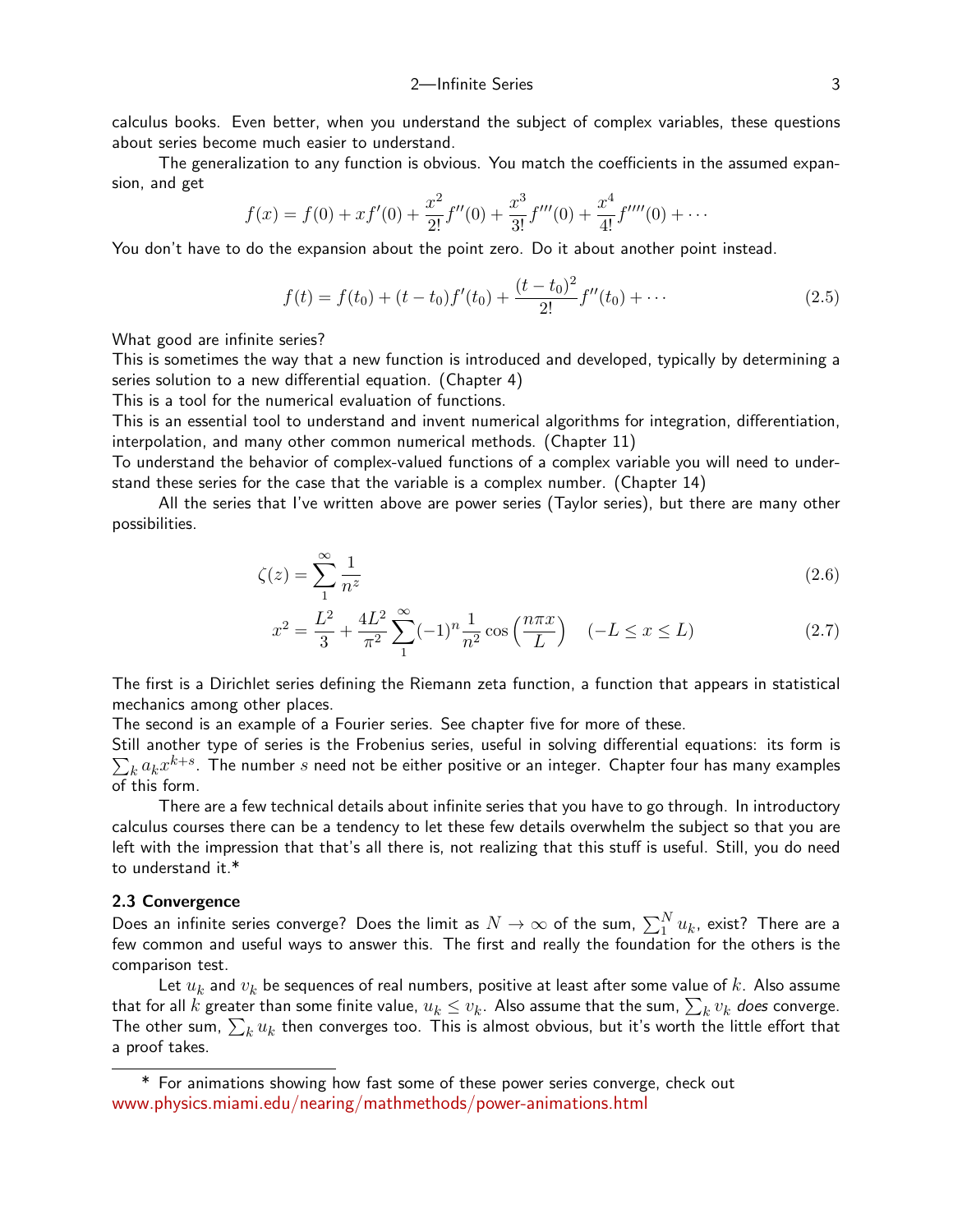The required observation is that an increasing sequence of real numbers, bounded above, has a limit.

After some point,  $k=M$ , all the  $u_k$  and  $v_k$  are positive and  $u_k\leq v_k$ . The sum  $a_n=\sum_M^n v_k$ then forms an increasing sequence of real numbers, so by assumption this has a limit (the series converges). The sum  $b_n=\sum_M^n u_k$  is an increasing sequence of real numbers also. Because  $u_k\leq v_k$ you immediately have  $b_n \le a_n$  for all n.

$$
b_n \le a_n \le \lim_{n \to \infty} a_n
$$

this simply says that the increasing sequence  $b_n$  has an upper bound, so it has a limit and the theorem is proved.

## Ratio Test

To apply this comparison test you need a stable of known convergent series. One that you do have is the geometric series,  $\sum_k x^k$  for  $|x| < 1$ . Let this  $x^k$  be the  $v_k$  of the comparison test. Assume at least after some point  $k = K$  that all the  $u_k > 0$ .

Also that  $u_{k+1} \leq xu_k$ .

Then 
$$
u_{K+2} \leq xu_{K+1}
$$
 and  $u_{K+1} \leq xu_K$  gives  $u_{K+2} \leq x^2 u_K$ 

You see the immediate extension is

$$
u_{K+n} \le x^n u_K
$$

As long as  $x < 1$  this is precisely set up for the comparison test using  $\sum_n u_K x^n$  as the series that dominates the  $\sum_n u_n$ . This test, the *ratio test* is more commonly stated for positive  $u_k$  as

If for large 
$$
k
$$
,  $\frac{u_{k+1}}{u_k} \le x < 1$  then the series  $\sum u_k$  converges (2.8)

This is one of the more commonly used convergence tests, not because it's the best, but because it's simple and it works a lot of the time.

#### Integral Test

The integral test is another way to check for convergence or divergence. If  $f$  is a *decreasing posi*tive function and you want to determine the convergence of  $\sum_n f(n)$ , you can look at the integral  $\int_0^\infty dx f(x)$  and check it for convergence. The series and the integral converge or diverge together.



From the graph you see that the function  $f$  lies between the tops of the upper and the lower rectangles. The area under the curve of f between n and  $n + 1$  lies between the areas of the two rectangles. That's the reason for the assumption that  $f$  is decreasing and positive.

$$
f(n) \cdot 1 > \int_{n}^{n+1} dx \, f(x) > f(n+1) \cdot 1
$$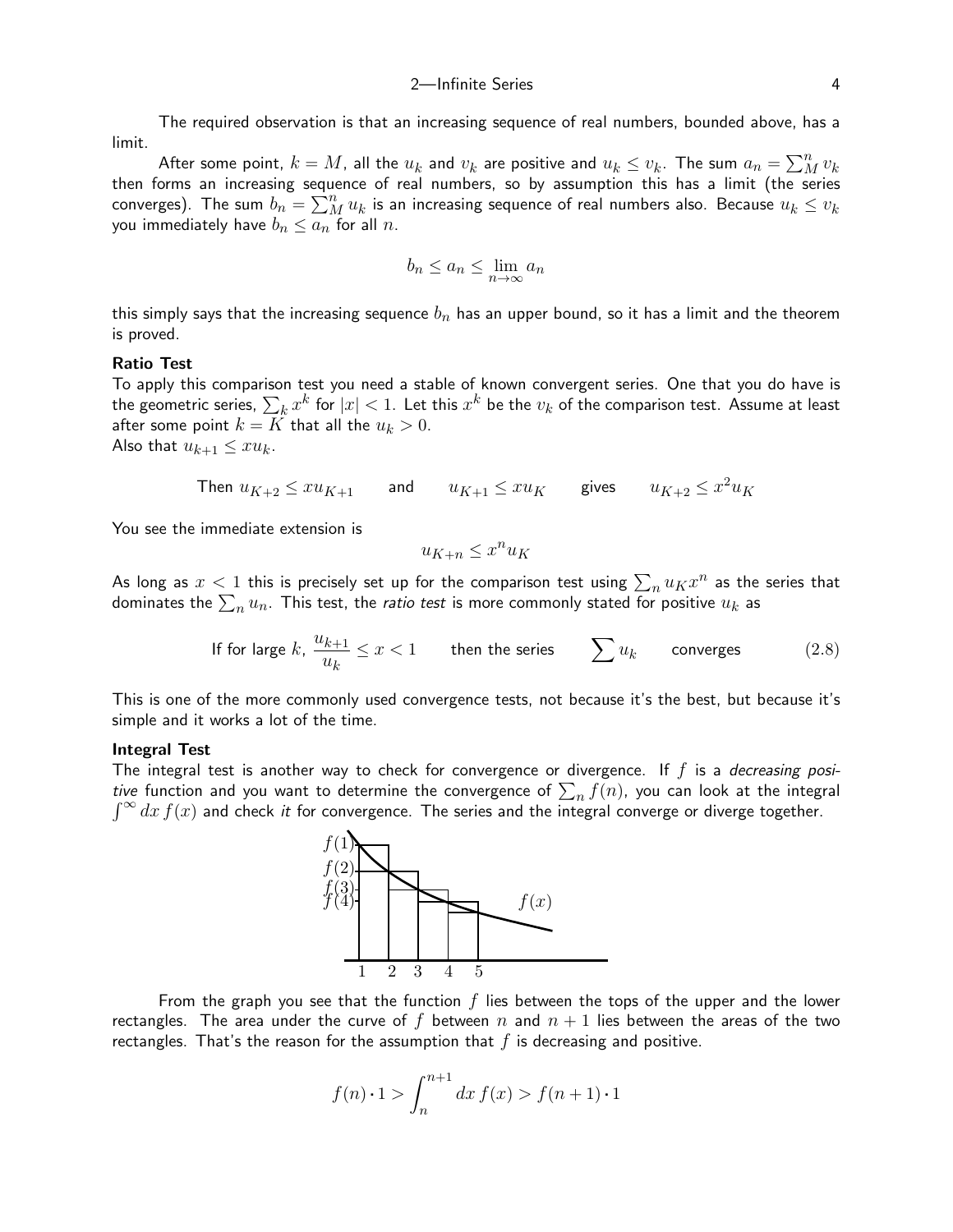Add these inequalities from  $n = k$  to  $n = \infty$  and you get

$$
f(k) + f(k+1) + \dots > \int_{k}^{k+1} + \int_{k+1}^{k+2} + \dots = \int_{k}^{\infty} dx f(x)
$$
  
>  $f(k+1) + f(k+2) + \dots > \int_{k+1}^{\infty} dx f(x) > f \dots$  (2.9)

The only difference between the infinite series on the left and on the right is one term, so either everything converges or everything diverges.

You can do better than this and use these inequalities to get a quick estimate of the sum of a series that would be too tedious to sum by itself. For example

$$
\sum_{1}^{\infty} \frac{1}{n^2} = 1 + \frac{1}{2^2} + \frac{1}{3^2} + \sum_{4}^{\infty} \frac{1}{n^2}
$$

This last sum lies between two integrals.

$$
\int_{3}^{\infty} dx \frac{1}{x^2} > \sum_{4}^{\infty} \frac{1}{n^2} > \int_{4}^{\infty} dx \frac{1}{x^2}
$$
 (2.10)

that is, between  $1/3$  and  $1/4$ . Now I'll estimate the whole sum by adding the first three terms explicitly and taking the arithmetic average of these two bounds.

$$
\sum_{1}^{\infty} \frac{1}{n^2} \approx 1 + \frac{1}{2^2} + \frac{1}{3^2} + \frac{1}{2} \left( \frac{1}{3} + \frac{1}{4} \right) = 1.653
$$
 (2.11)

The exact sum is more nearly 1.644934066848226, but if you use brute-force addition of the original series to achieve accuracy equivalent to this 1.653 estimation you will need to take about 120 terms. This series converges, but not very fast. See also problem [2.24](#page-23-0).

## Quicker Comparison Test

There is another way to handle the comparison test that works very easily and quickly (if it's applicable). Look at the terms of the series for large  $n$  and see what the approximate behavior of the  $n^{\mathsf{th}}$  term is. That provides a comparison series. This is better shown by an example:

<span id="page-4-0"></span>
$$
\sum_1^{\infty}\frac{n^3-2n+1/n}{5n^5+\sin n}
$$

For large  $n$ , the numerator is essentially  $n^3$  and the denominator is essentially  $5n^5$ , so for large  $n$  this series is approximately like

$$
\sum_{n=1}^{\infty} \frac{1}{5n^2}
$$

More precisely, the ratio of the  $n^{\mathsf{th}}$  term of this approximate series to that of the first series goes to one as  $n \to \infty$ . This comparison series converges, so the first one does too. If one of the two series diverges, then the other does too.

Apply the ratio test to the series for  $e^x$ .

$$
e^x = \sum_{0}^{\infty} x^k / k!
$$
 so  $\frac{u_{k+1}}{u_k} = \frac{x^{k+1}/(k+1)!}{x^k/k!} = \frac{x}{k+1}$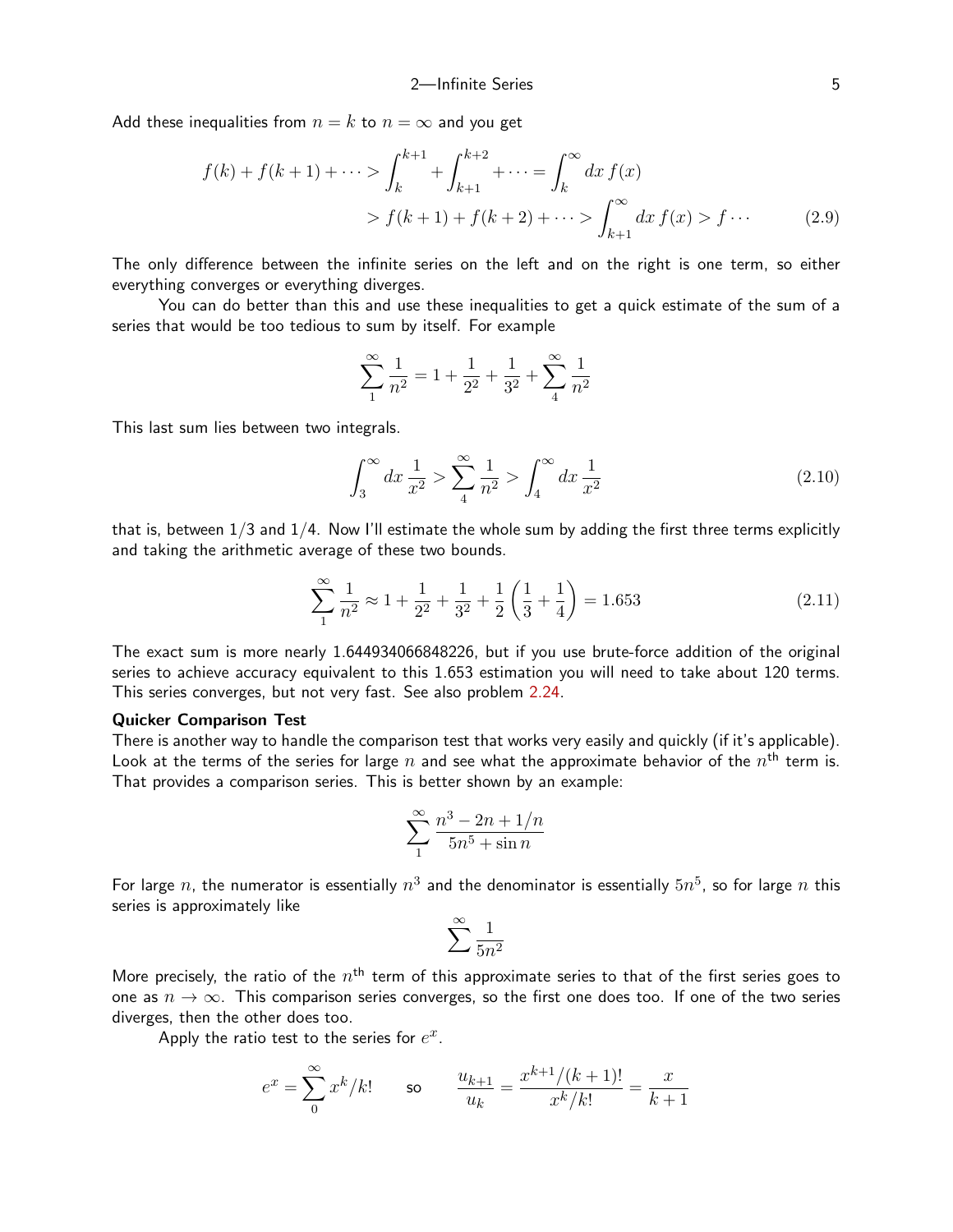As  $k \to \infty$  this quotient approaches zero no matter the value of x. This means that the series converges for all  $x$ .

## Absolute Convergence

If a series has terms of varying signs, that should help the convergence. A series is absolutely convergent if it converges when you replace each term by its absolute value. If it's absolutely convergent then it will certainly be convergent when you reinstate the signs. An example of a series that is convergent but not absolutely convergent is

$$
\sum_{k=1}^{\infty} (-1)^{k+1} \frac{1}{k} = 1 - \frac{1}{2} + \frac{1}{3} - \dots = \ln(1+1) = \ln 2
$$
 (2.12)

Change all the minus signs to plus and the series is divergent. (Use the integral test.)

Can you rearrange the terms of an infinite series? Sometimes yes and sometimes no. If a series is convergent but not *absolutely* convergent, then each of the two series, the positive terms and the negative terms, is separately divergent. In this case you can rearrange the terms of the series to converge to anything you want! Take the series above that converges to  $\ln 2$ . I want to rearrange the terms to anytning you want! Take the series above that converges to In2. T want to rearrange the terms<br>so that it converges to  $\sqrt{2}.$  Easy. Just start adding the positive terms until you've passed  $\sqrt{2}.$  Stop and now start adding negative ones until you're below that point. Stop and start adding positive terms again. Keep going and you can get to any number you want.

$$
1 + \frac{1}{3} + \frac{1}{5} - \frac{1}{2} + \frac{1}{7} + \frac{1}{9} + \frac{1}{11} + \frac{1}{13} - \frac{1}{3} \text{ etc.}
$$

## 2.4 Series of Series

When you have a function whose power series you need, there are sometimes easier ways to the result than a straight-forward attack. Not always, but you should look first. If you need the expansion of  $e^{ax^2+bx}$  about the origin you can do a lot of derivatives, using the general form of the Taylor expansion. Or you can say

$$
e^{ax^2+bx} = 1 + (ax^2+bx) + \frac{1}{2}(ax^2+bx)^2 + \frac{1}{6}(ax^2+bx)^3 + \cdots
$$
 (2.13)

and if you need the individual terms, expand the powers of the binomials and collect like powers of  $x$ :

<span id="page-5-0"></span>
$$
1 + bx + (a + b^2/2)x^2 + (ab + b^3/6)x^3 + \cdots
$$

If you're willing to settle for an expansion about another point, complete the square in the exponent

$$
e^{ax^2+bx} = e^{a(x^2+bx/a)} = e^{a(x^2+bx/a+b^2/4a^2)-b^2/4a} = e^{a(x+b/2a)^2-b^2/4a} = e^{a(x+b/2a)^2}e^{-b^2/4a}
$$

$$
= e^{-b^2/4a} \left[1 + a(x+b/2a)^2 + a^2(x+b/2a)^4/2 + \cdots\right]
$$

and this is a power series expansion about the point  $x_0 = -b/2a$ .

What is the power series expansion of the secant? You can go back to the general formulation and differentiate a lot or you can use a combination of two known series, the cosine and the geometric series.

$$
\sec x = \frac{1}{\cos x} = \frac{1}{1 - \frac{1}{2!}x^2 + \frac{1}{4!}x^4 + \cdots} = \frac{1}{1 - \left[\frac{1}{2!}x^2 - \frac{1}{4!}x^4 + \cdots\right]}
$$
  
\n
$$
= 1 + \left[\frac{1}{2!} + \left[\frac{1}{2!}x^4 + \cdots\right] + \left[\frac{1}{2!}x^2 - \frac{1}{4!}x^4 + \cdots\right]^2 + \cdots
$$
  
\n
$$
= 1 + \frac{1}{2!}x^2 + \left(-\frac{1}{4!} + \left(\frac{1}{2!}\right)^2\right)x^4 + \cdots
$$
  
\n
$$
= 1 + \frac{1}{2!}x^2 + \frac{5}{24}x^4 + \cdots
$$
  
\n(2.14)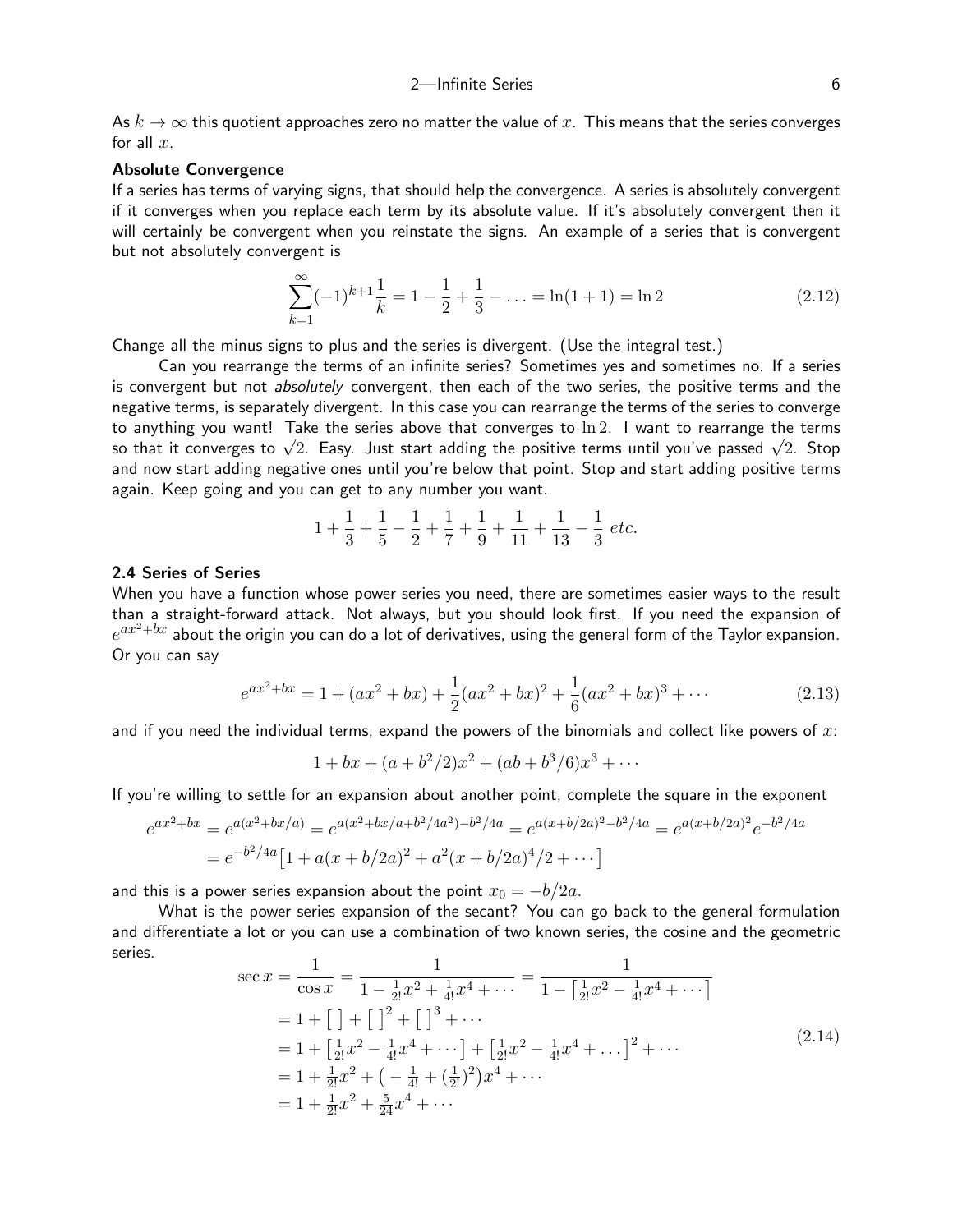This is a geometric series, each of whose terms is itself an infinite series. It still beats plugging into the general formula for the Taylor series Eq. [\(2.5\)](#page-2-0).

What is  $1/\sin^3 x$ ?

$$
\frac{1}{\sin^3 x} = \frac{1}{(x - x^3/3! + x^5/5! - \cdots)^3} = \frac{1}{x^3(1 - x^2/3! + x^4/5! - \cdots)^3}
$$

$$
= \frac{1}{x^3(1 + z)^3} = \frac{1}{x^3}(1 - 3z + 6z^2 - \cdots)
$$

$$
= \frac{1}{x^3}(1 - 3(-x^2/3! + x^4/5! - \cdots) + 6(-x^2/3! + x^4/5! - \cdots)^2)
$$

$$
= \frac{1}{x^3} + \frac{1}{2x} + \frac{51x}{360} + \cdots
$$

which is a Frobenius series.

## 2.5 Power series, two variables

The idea of a power series can be extended to more than one variable. One way to develop it is to use exactly the same sort of brute-force approach that I used for the one-variable case. Assume that there is some sort of infinite series and successively evaluate its terms.

$$
f(x,y) = A + Bx + Cy + Dx^{2} + Exy + Fy^{2} + Gx^{3} + Hx^{2}y + Ixy^{2} + Jy^{3} \cdots
$$

Include all the possible linear, quadratic, cubic, and higher order combinations. Just as with the single variable, evaluate it at the origin, the point  $(0, 0)$ .

$$
f(0,0) = A + 0 + 0 + \cdots
$$

Now differentiate, but this time you have to do it twice, once with respect to x while  $y$  is held constant and once with respect to y while  $x$  is held constant.

$$
\frac{\partial f}{\partial x}(x, y) = B + 2Dx + Ey + \cdots \qquad \text{then} \qquad \frac{\partial f}{\partial x}(0, 0) = B
$$
  

$$
\frac{\partial f}{\partial y}(x, y) = C + Ex + 2Fy + \cdots \qquad \text{then} \qquad \frac{\partial f}{\partial y}(0, 0) = C
$$

Three more partial derivatives of these two equations gives the next terms.

$$
\frac{\partial^2 f}{\partial x^2}(x, y) = 2D + 6Gx + 2Hy \cdots
$$

$$
\frac{\partial^2 f}{\partial x \partial y}(x, y) = E + 2Hx + 2Iy \cdots
$$

$$
\frac{\partial^2 f}{\partial y^2}(x, y) = 2F + 2Ix + 6Jy \cdots
$$

Evaluate these at the origin and you have the values of  $D, E$ , and F. Keep going and you have all the coefficients.

This is awfully cumbersome, but mostly because the crude notation that I've used. You can make it look less messy simply by choosing a more compact notation. If you do it neatly it's no harder to write the series as an expansion about any point, not just the origin.

$$
f(x,y) = \sum_{m,n=0}^{\infty} A_{mn}(x-a)^m (y-b)^n
$$
 (2.15)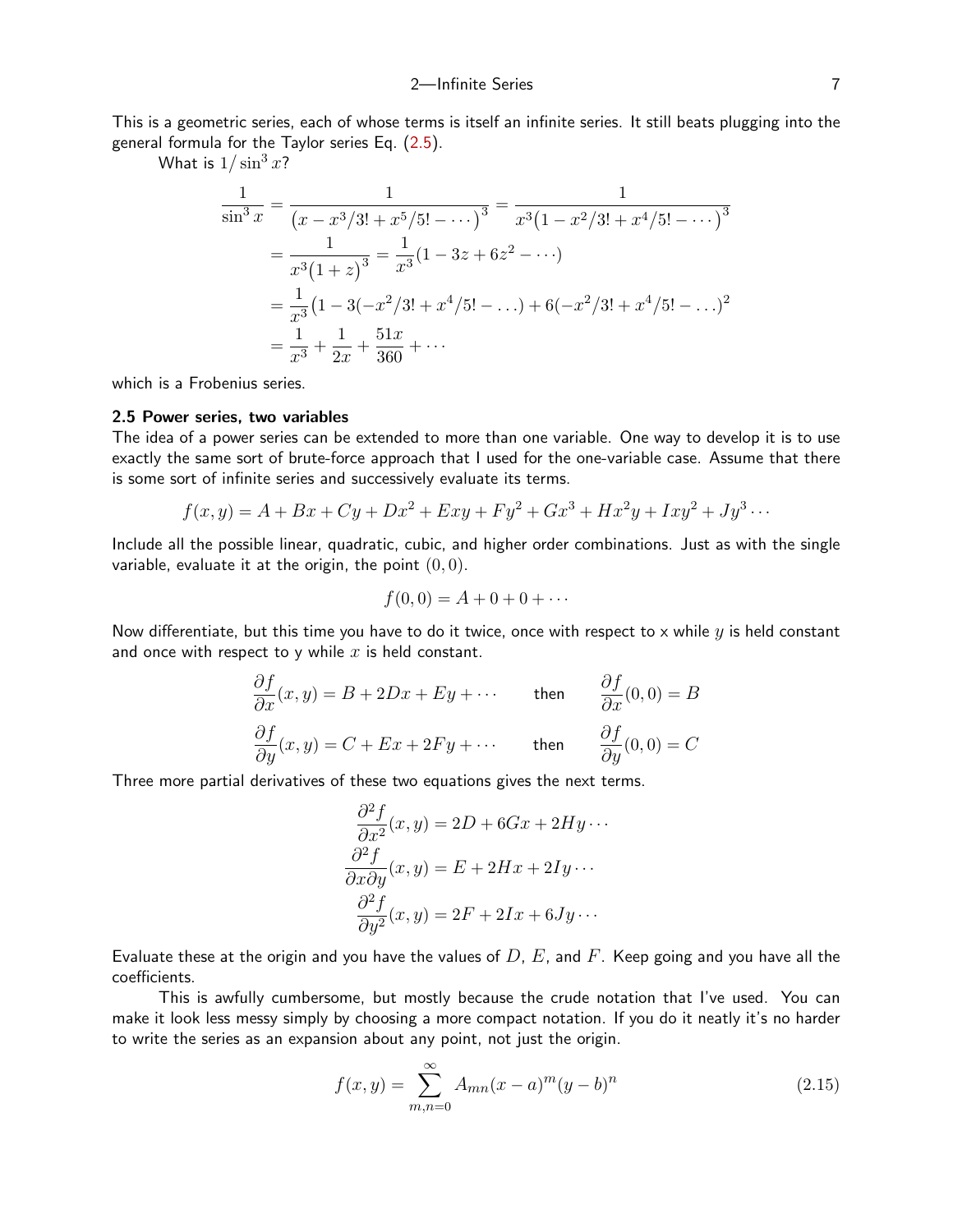Differentiate this m times with respect to x and n times with respect to y, then set  $x = a$  and  $y = b$ . Only one term survives and that is

$$
\frac{\partial^{m+n}f}{\partial x^m \partial y^n}(a,b) = m!n!A_{mn}
$$

I can use subscripts to denote differentiation so that  $\frac{\partial f}{\partial x}$  is  $f_x$  and  $\frac{\partial^3 f}{\partial x^2 \partial y}$  is  $f_{xxy}.$  Then the two-variable Taylor expansion is

$$
f(x,y) = f(0) + f_x(0)x + f_y(0)y +
$$
  
\n
$$
\frac{1}{2} [f_{xx}(0)x^2 + 2f_{xy}(0)xy + f_{yy}(0)y^2] +
$$
  
\n
$$
\frac{1}{3!} [f_{xxx}(0)x^3 + 3f_{xxy}(0)x^2y + 3f_{xyy}(0)xy^2 + f_{yyy}(0)y^3] + \cdots
$$
\n(2.16)

Again put more order into the notation and rewrite the general form using  $A_{mn}$  as

$$
A_{mn} = \frac{1}{(m+n)!} \left( \frac{(m+n)!}{m!n!} \right) \frac{\partial^{m+n} f}{\partial x^m \partial y^n} (a, b)
$$
 (2.17)

That factor in parentheses is variously called the binomial coefficient or a combinatorial factor. Standard notations for it are

<span id="page-7-2"></span><span id="page-7-1"></span>
$$
\frac{m!}{n!(m-n)!} = {}_mC_n = \binom{m}{n} \tag{2.18}
$$

The binomial series, Eq. [\(2.4\)](#page-0-0), for the case of a positive integer exponent is

$$
(1+x)^m = \sum_{n=0}^m \binom{m}{n} x^n,
$$
 or more symmetrically  

$$
(a+b)^m = \sum_{n=0}^m \binom{m}{n} a^n b^{m-n}
$$

$$
(a+b)^2 = a^2 + 2ab + b^2,
$$
 
$$
(a+b)^3 = a^3 + 3a^2b + 3ab^2 + b^3,
$$
 (2.19)

$$
(a+b)^4 = a^4 + 4a^3b + 6a^2b^2 + 4ab^3 + b^4
$$
, etc.  
Its relation to combinatorial analysis is that if you ask how many different ways can you choose n

objects from a collection of m of them,  $mC_n$  is the answer.

## 2.6 Stirling's Approximation

The Gamma function for positive integers is a factorial. A clever use of infinite series and Gaussian integrals provides a useful approximate value for the factorial of large  $n$ .

<span id="page-7-0"></span>
$$
n! \sim \sqrt{2\pi n} \, n^n e^{-n} \qquad \text{for large } n \tag{2.20}
$$

Start from the Gamma function of  $n + 1$ .

$$
n! = \Gamma(n+1) = \int_0^\infty dt \, t^n e^{-t} = \int_0^\infty dt \, e^{-t + n \ln t}
$$

The integrand starts at zero, increases, and drops back down to zero as  $t \to \infty$ . The graph roughly resembles a Gaussian, and I can make this more precise by expanding the exponent around the point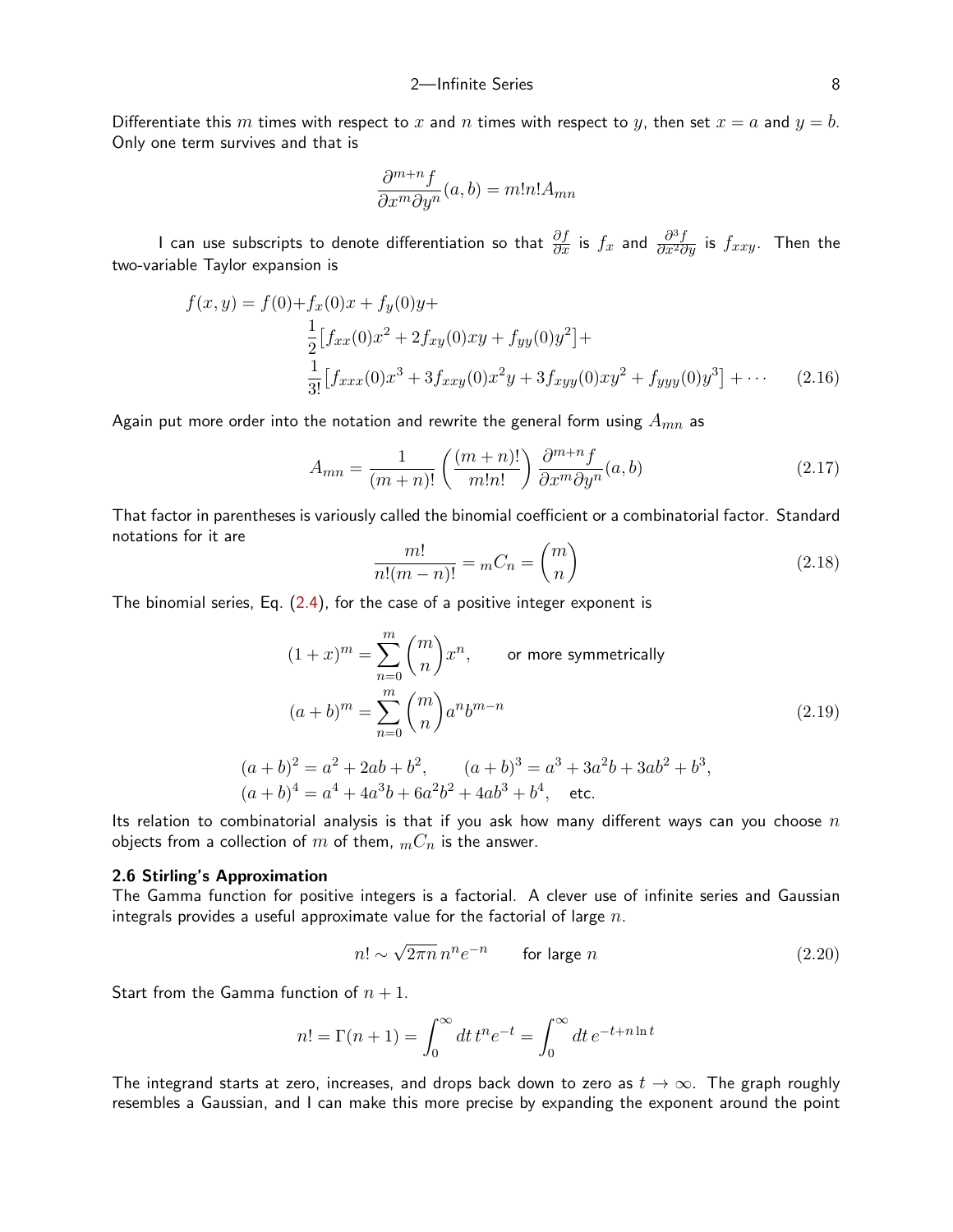where it is a maximum. The largest contribution to the whole integral comes from the region near this point. Differentiate the exponent to find the maximum:



d  $\frac{d}{dt}(-t+n\ln t) = -1+\frac{n}{t}$ t gives  $t = n$ 

Expand about this point

$$
f(t) = -t + n \ln t = f(n) + (t - n)f'(n) + (t - n)^2 f''(n)/2 + \cdots
$$
  
= -n + n \ln n + 0 + (t - n)^2(-n/n^2)/2 + \cdots

Keep terms to the second order and the integral is approximately

$$
n! \sim \int_0^\infty dt \, e^{-n+n\ln n - (t-n)^2/2n} = n^n e^{-n} \int_0^\infty dt \, e^{-(t-n)^2/2n} \tag{2.21}
$$

At the lower limit of the integral, at  $t=0$ , this integrand is  $e^{-n/2}$ , so if  $n$  is even moderately large then extending the range of the integral to the whole line  $-\infty$  to  $+\infty$  won't change the final answer much.

<span id="page-8-0"></span>
$$
n^{n}e^{-n} \int_{-\infty}^{\infty} dt \, e^{-(t-n)^{2}/2n} = n^{n}e^{-n} \sqrt{2\pi n}
$$

where the final integral is just the simplest of the Gaussian integrals in Eq. (1.10).

To see how good this is, try a few numbers

| n  | n!      | Stirling    | ratio | difference |
|----|---------|-------------|-------|------------|
|    |         | 0.922       | 0.922 | 0.078      |
|    |         | 1919        | 0.960 | 0.081      |
| 5  | 120     | 118.019     | 0.983 | 1.981      |
| 10 | 3628800 | 3598695.619 | 0.992 | 30104.381  |

You can see that the *ratio* of the exact to the approximate result is approaching one even though the difference is getting very large. This is not a handicap, as there are many circumstances for which this is all you need. This derivation assumed that  $n$  is large, but notice that the result is not too bad even for modest values. The error is less than 2% for  $n = 5$ . There are even some applications, especially in τοr modest values. The error is less than 2% for  $n=$  5. There are even some applications, especially in statistical mechanics, in which you can make a still cruder approximation and drop the factor  $\sqrt{2\pi n}$ . That is because in that context it is the logarithm of  $n!$  that appears, and the ratio of the logarithms of the exact and even this cruder approximate number goes to one for large  $n$ . Try it.

Although I've talked about Stirling's approximation in terms of factorials, it started with the Gamma function, so Eq. [\(2.20](#page-7-0)) works just as well for  $\Gamma(n+1)$  for any real n:  $\Gamma(11.34 = 10.34 + 1) = 8116833.918$  and Stirling gives 8051701.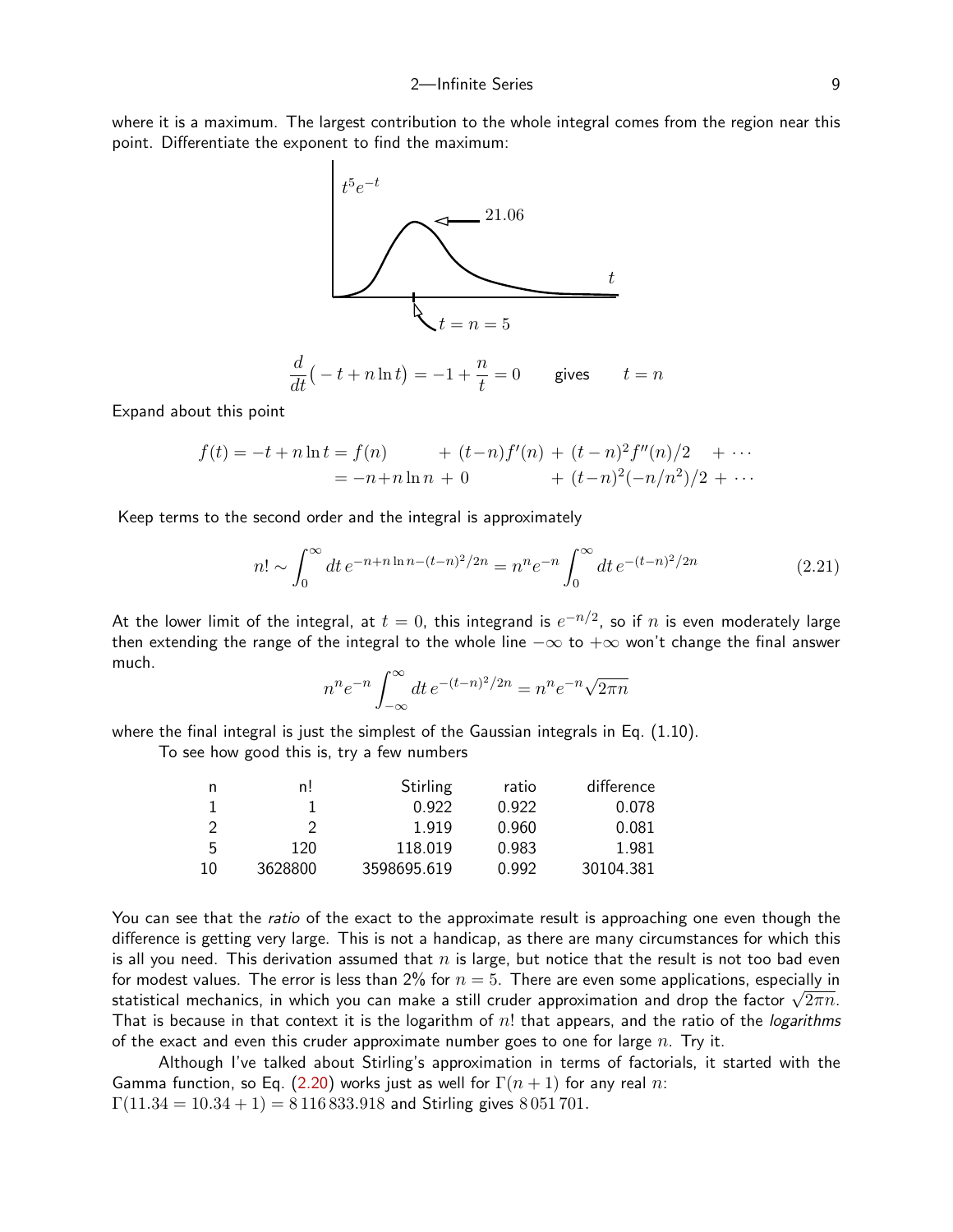## Asymptotic

You may have noticed the symbol that I used in Eqs. ([2.20](#page-7-0)) and [\(2.21](#page-8-0)). "∼" doesn't mean "approximately equal to" or "about," because as you see here the difference between  $n!$  and the Stirling approximation grows with  $n$ . That the ratio goes to one is the important point here and it gets this special symbol, "asymptotic to."

## Probability Distribution

In section 1.4 the equation (1.17) describes the distribution of the results when you toss a coin. It's straight-forward to derive this from Stirling's formula. In fact it is just as easy to do a version of it for which the coin is biased, or more generally, for any case that one of the choices is more likely than the other.

Suppose that the two choices will come up at random with fractions a and b, where  $a + b = 1$ . You can still picture it as a coin toss, but using a very unfair coin. Perhaps  $a = 1/3$  of the time it comes up tails and  $b = 2/3$  of the time it comes up heads. If you toss two coins, the possibilities are

TT HT TH HH

and the fractions of the time that you get each pair are respectively

<span id="page-9-1"></span>
$$
a^2 \qquad ba \qquad ab \qquad b^2
$$

This says that the fraction of the time that you get no heads, one head, or two heads are

$$
a^2 = 1/9,
$$
  $2ab = 4/9,$   $b^2 = 4/9$  with total  $(a+b)^2 = a^2 + 2ab + b^2 = 1$  (2.22)

Generalize this to the case where you throw  $N$  coins at a time and determine how often you expect to see 0, 1,  $\dots$ , N heads. Equation ([2.19](#page-7-1)) says

$$
(a+b)^N = \sum_{k=0}^N {N \choose k} a^k b^{N-k} \qquad \text{where} \qquad {N \choose k} = \frac{N!}{k!(N-k)!}
$$

When you make a trial in which you toss  $N$  coins, you expect that the " $a$ " choice will come up  $N$ times only the fraction  $a^N$  of the trials. All tails and no heads. Compare problem [2.27](#page-23-1).

The problem is now to use Stirling's formula to find an approximate result for the terms of this series. This is the fraction of the trials in which you turn up k tails and  $N - k$  heads.

$$
a^{k}b^{N-k} \frac{N!}{k!(N-k)!} \sim a^{k}b^{N-k} \frac{\sqrt{2\pi N} \, N^{N} e^{-N}}{\sqrt{2\pi k} \, k^{k} e^{-k} \sqrt{2\pi (N-k)} \, (N-k)^{N-k} e^{-(N-k)}} = a^{k}b^{N-k} \frac{1}{\sqrt{2\pi}} \sqrt{\frac{N}{k(N-k)}} \frac{N^{N}}{k^{k}(N-k)^{N-k}}
$$
(2.23)

The complicated parts to manipulate are the factors with all the exponentials of  $k$  in them. Pull them out from the denominator for separate handling, leaving the square roots behind.

<span id="page-9-0"></span>
$$
k^k (N-k)^{N-k} a^{-k} b^{-(N-k)}
$$

The next trick is to take a logarithm and to do all the manipulations on it.

$$
\ln \to k \ln k + (N - k) \ln(N - k) - k \ln a - (N - k) \ln b = f(k) \tag{2.24}
$$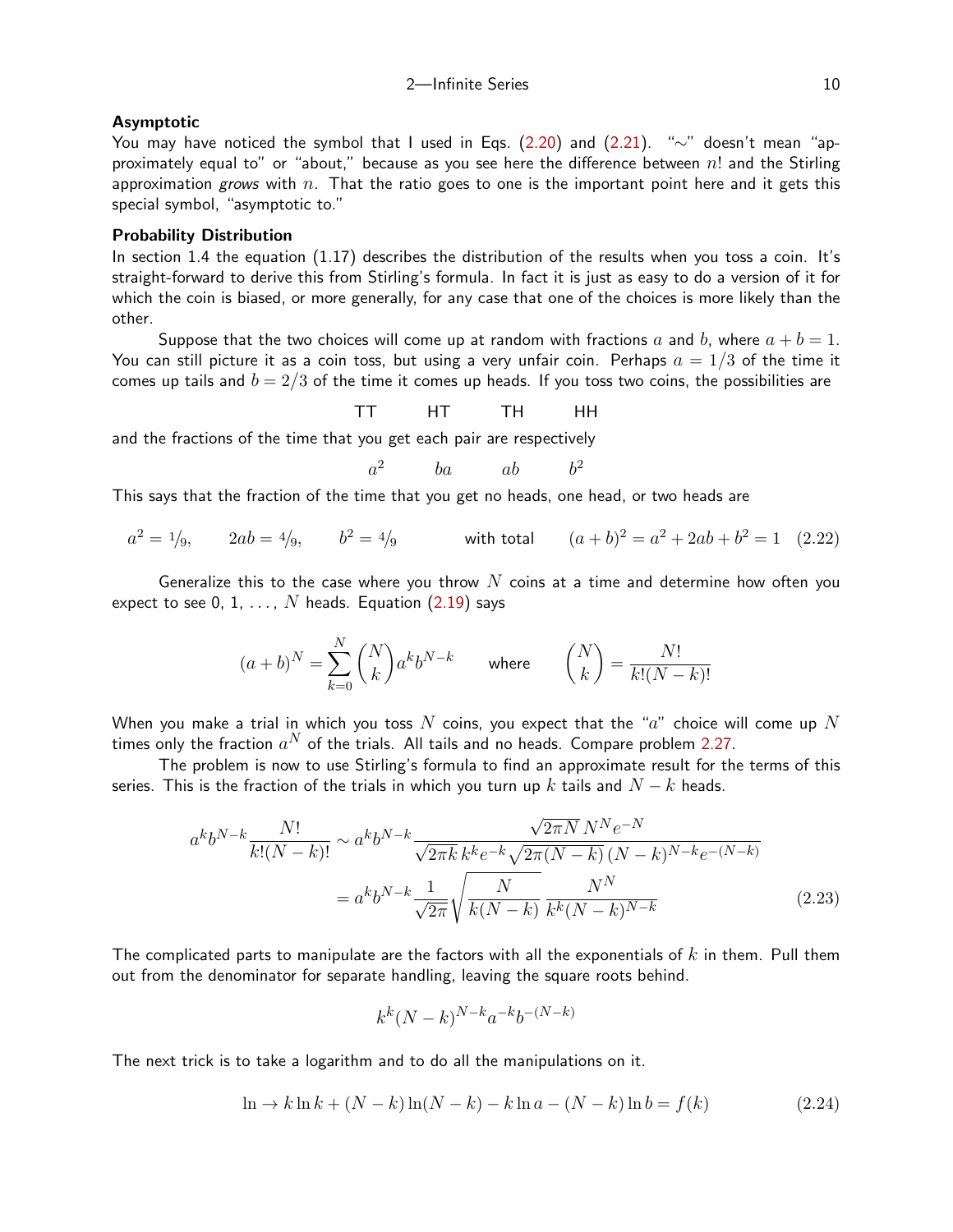The original function is a maximum when this denominator is a minimum. When the numbers  $N$  and k are big, you can treat k as a continuous variable and differentiate with respect to it. Then set this derivative to zero and finally, expand in a power series about that point.

$$
\frac{d}{dk}f(k) = \ln k + 1 - \ln(N - k) - 1 - \ln a + \ln b = 0
$$
  

$$
\ln \frac{k}{N - k} = \ln \frac{a}{b}, \qquad \frac{k}{N - k} = \frac{a}{b}, \qquad k = aN
$$

This should be no surprise;  $a$  is the fraction of the time the first choice occurs, and it says that the most likely number of times that it occurs is that fraction times the number of trials. At this point, what is the second derivative?

$$
\frac{d^2}{dk^2} f(k) = \frac{1}{k} + \frac{1}{N - k}
$$
  
when  $k = aN$ ,  $f''(k) = \frac{1}{k} + \frac{1}{N - k} = \frac{1}{aN} + \frac{1}{N - aN} = \frac{1}{aN} + \frac{1}{bN} = \frac{1}{abN}$ 

About this point the power series for  $f(k)$  is

<span id="page-10-1"></span>
$$
f(k) = f(aN) + (k - aN)f'(aN) + \frac{1}{2}(k - aN)^2 f''(aN) + \cdots
$$
  
= N ln N +  $\frac{1}{2abN}(k - aN)^2 + \cdots$  (2.25)

To substitute this back into Eq. ([2.23](#page-9-0)), take its exponential. Then because this will be a fairly sharp maximum, only the values of k near to  $aN$  will be significant. That allows me to use this central value of k in the slowly varying square root coefficient of that equation, and I can also neglect higher order terms in the power series expansion there. Let  $\delta = k - aN$ . The result is the Gaussian distribution.

<span id="page-10-0"></span>
$$
\frac{1}{\sqrt{2\pi}}\sqrt{\frac{N}{aN(N-aN)}}\cdot\frac{N^N}{N^Ne^{\delta^2/2abN}} = \frac{1}{\sqrt{2abN\pi}}e^{-\delta^2/2abN}
$$
(2.26)

When  $a = b = 1/2$ , this reduces to Eq. (1.17).

When you accumulate  $N$  trials at a time (large  $N$ ) and then look for the distribution in these cumulative results, you will commonly get a Gaussian. This is the central limit theorem, which says that whatever set of probabilities that you start with, not just a coin toss, you will get a Gaussian by averaging the data. (Not really true. There are some requirements<sup>\*</sup> on the probabilities that aren't always met, but if as here the variable has a bounded domain then it's o.k. See problems 17.24 and 17.25 for a hint of where a naïve assumption that all distributions behave the same way that Gaussians do can be misleading.) If you listen to the clicks of a counter that records radioactive decays, they sound (and are) random, and the time interval between the clicks varies greatly. If you set the electronics to click at every tenth count, the result will sound regular, and the time interval between clicks will vary only slightly.

<sup>\*</sup> finite mean and variance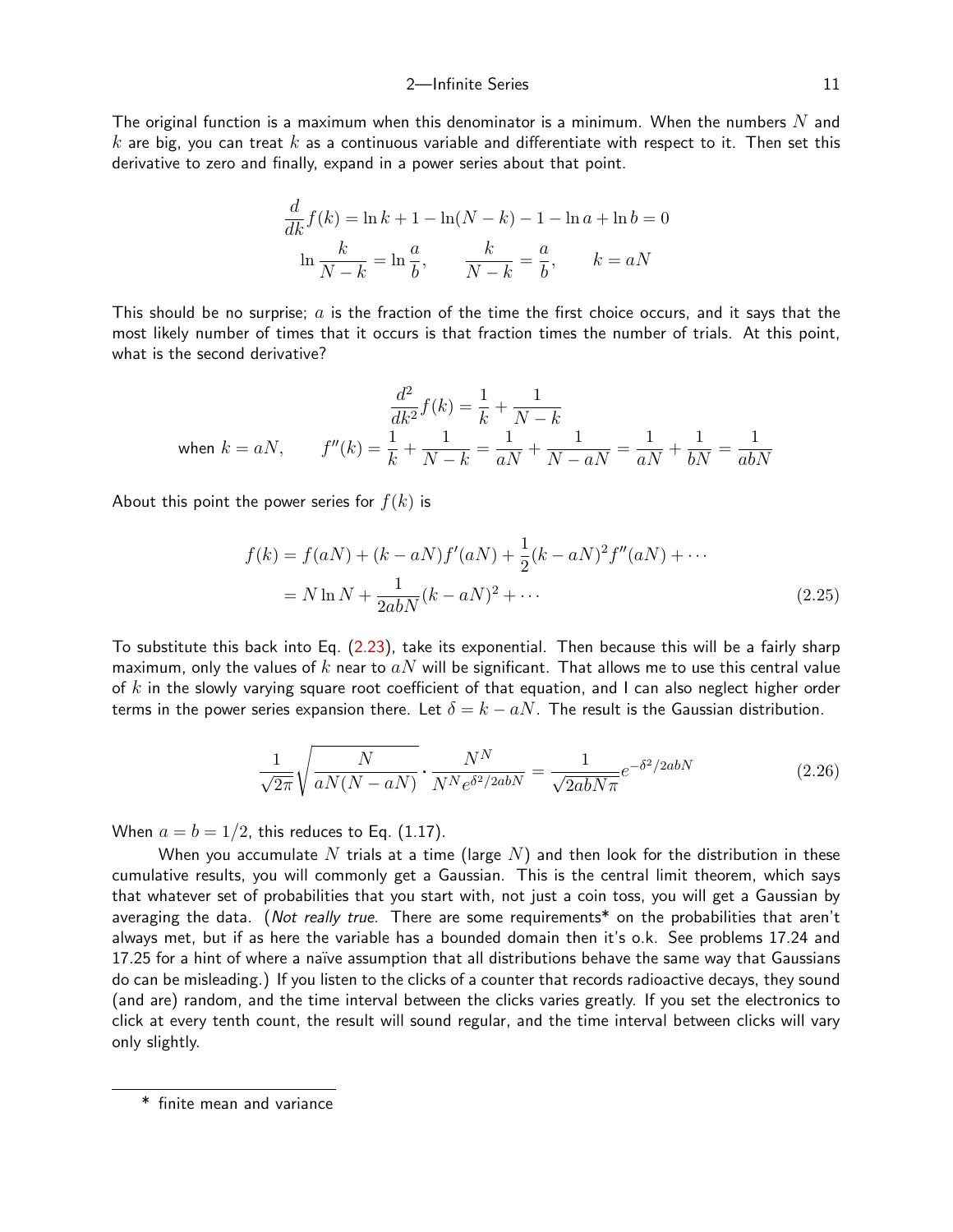## 2.7 Useful Tricks

There are a variety of ways to manipulate series, and while some of them are simple they are probably not the sort of thing you'd think of until you've seen them once. Example: what is the sum of

$$
1 - \frac{1}{3} + \frac{1}{5} - \frac{1}{7} + \frac{1}{9} - \cdots?
$$

Introduce a parameter that you can manipulate, like the parameter you sometimes introduce to do integrals as in Eq.  $(1.5)$ . Consider the series with the parameter x in it.

$$
f(x) = x - \frac{x^3}{3} + \frac{x^5}{5} - \frac{x^7}{7} + \frac{x^9}{9} - \dots
$$
 (2.27)

Differentiate this with respect to  $x$  to get

$$
f'(x) = 1 - x^2 + x^4 - x^6 + x^8 - \dots
$$

That looks a bit like the geometric series except that it has only even powers and the signs alternate. Is that too great an obstacle? As  $1/(1-x)$  has only plus signs, then change x to  $-x$ , and  $1/(1+x)$ alternates in sign. Instead of  $x$  as a variable, use  $x^2$ , then you get exactly what you're looking for.

$$
f'(x) = 1 - x^2 + x^4 - x^6 + x^8 - \dots = \frac{1}{1 + x^2}
$$

Now to get back to the original series, which is  $f(1)$  recall, all that I need to do is integrate this expression for  $f'(x)$ . The lower limit is zero, because  $f(0) = 0$ .

$$
f(1) = \int_0^1 dx \, \frac{1}{1+x^2} = \tan^{-1} x \Big|_0^1 = \frac{\pi}{4}
$$

This series converges so slowly however that you would never dream of computing  $\pi$  this way. If you take 100 terms, the next term is  $1/201$  and you can get a better approximation to  $\pi$  by using  $22/7$ .

The geometric series is  $1+x+x^2+x^3+\cdots$ , but what if there's an extra factor in front of each term?

$$
f(x) = 2 + 3x + 4x^2 + 5x^3 + \dots
$$

Multiply this by x and it is  $2x + 3x^2 + 4x^3 + 5x^4 + \cdots$ , starting to look like a derivative.

$$
xf(x) = 2x + 3x^{2} + 4x^{3} + 5x^{4} + \dots = \frac{d}{dx}(x^{2} + x^{3} + x^{4} + \dots)
$$

Again, the geometric series pops up, though missing a couple of terms.

$$
xf(x) = \frac{d}{dx}\left(1 + x + x^2 + x^3 + \dots - 1 - x\right) = \frac{d}{dx}\left[\frac{1}{1 - x} - 1 - x\right] = \frac{1}{(1 - x)^2} - 1
$$

The final result is then

$$
f(x) = \frac{1}{x} \left[ \frac{1 - (1 - x)^2}{(1 - x)^2} \right] = \frac{2 - x}{(1 - x)^2}
$$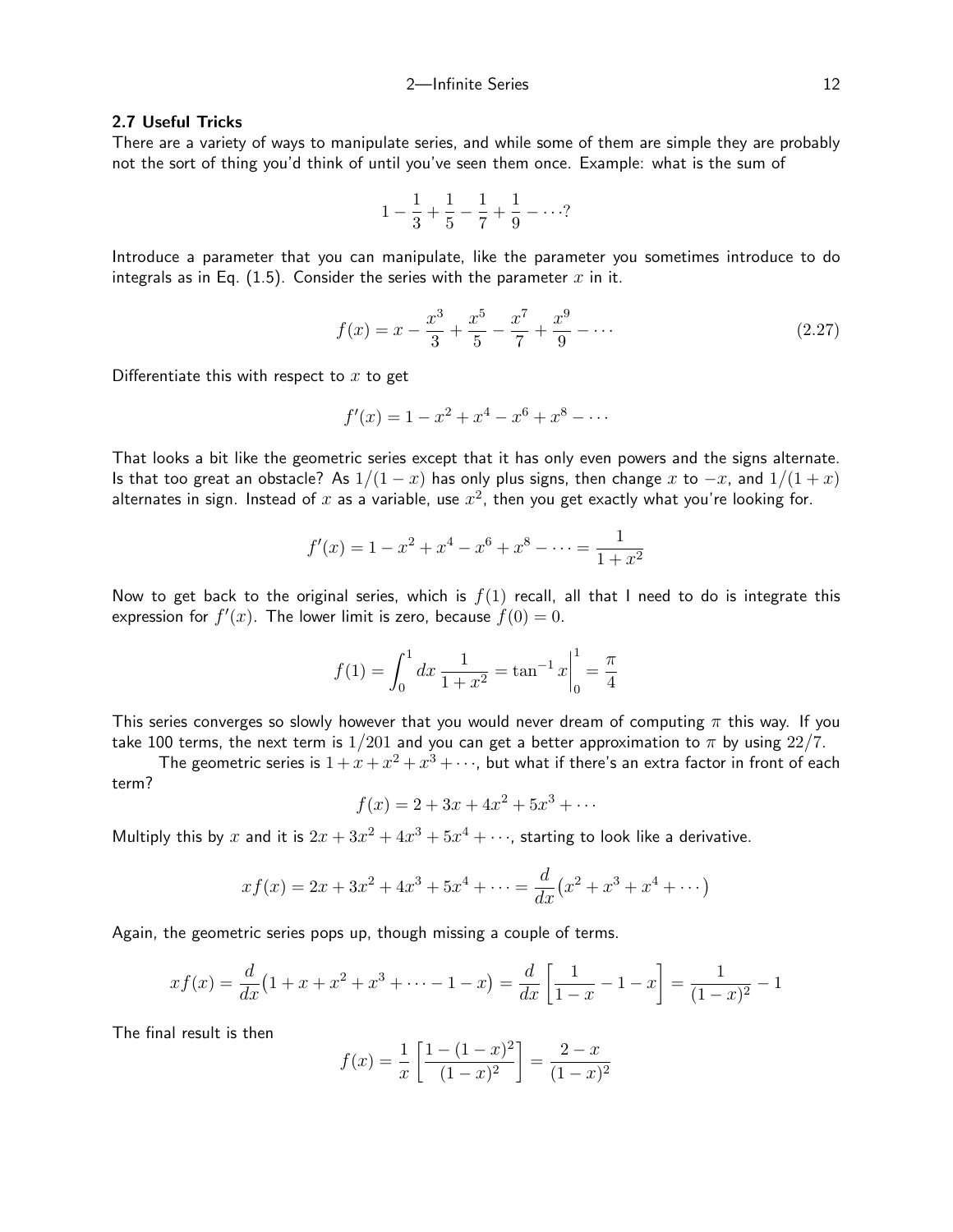## 2.8 Diffraction

When light passes through a very small opening it will be diffracted so that it will spread out in a characteristic pattern of higher and lower intensity. The analysis of the result uses many of the tools that you've looked at in the first two chapters, so it's worth showing the derivation first.

The light that is coming from the left side of the figure has a wavelength  $\lambda$  and wave number  $k = 2\pi/\lambda$ . The light passes through a narrow slit of width  $= a$ . The Huygens construction for the light that comes through the slit says that you can effectively treat each little part of the slit as if it is a source of part of the wave that comes through to the right. (As a historical note, the mathematical justification for this procedure didn't come until about 150 years after Huygens proposed it, so if you think it isn't obvious why it works, you're right.)



Call the coordinate along the width of the slit y, where  $0 < y < a$ . I want to find the total light wave that passes through the slit and that heads at the angle  $\theta$  away from straight ahead. The light that passes through between coordinates y and  $y + dy$  is a wave

$$
A\,dy\,\cos(kr - \omega t)
$$

Its amplitude is proportional to the amplitude of the incoming wave,  $A$ , and to the width  $dy$  that I am considering. The coordinate along the direction of the wave is  $r$ . The total wave that will head in this direction is the sum (integral) over all these little pieces of the slit.

Let  $r_0$  be the distance measured from the bottom of the slit to where the light is received far away. Find the value of  $r$  by doing a little trigonometry, getting

$$
r = r_0 - y \sin \theta
$$

The total wave to be received is now the integral

$$
\int_0^a A\,dy \, \cos\left(k(r_0 - y\sin\theta) - \omega t\right) = A \frac{\sin\left(k(r_0 - y\sin\theta) - \omega t\right)}{-k\sin\theta}\Big|_0^a
$$

Put in the limits to get

$$
\frac{A}{-k\sin\theta}\left[\sin\left(k(r_0 - a\sin\theta) - \omega t\right) - \sin\left(kr_0 - \omega t\right)\right]
$$

I need a trigonometric identity here, one that you can easily derive with the techniques of complex algebra in chapter 3.

$$
\sin x - \sin y = 2\sin\left(\frac{x-y}{2}\right)\cos\left(\frac{x+y}{2}\right) \tag{2.28}
$$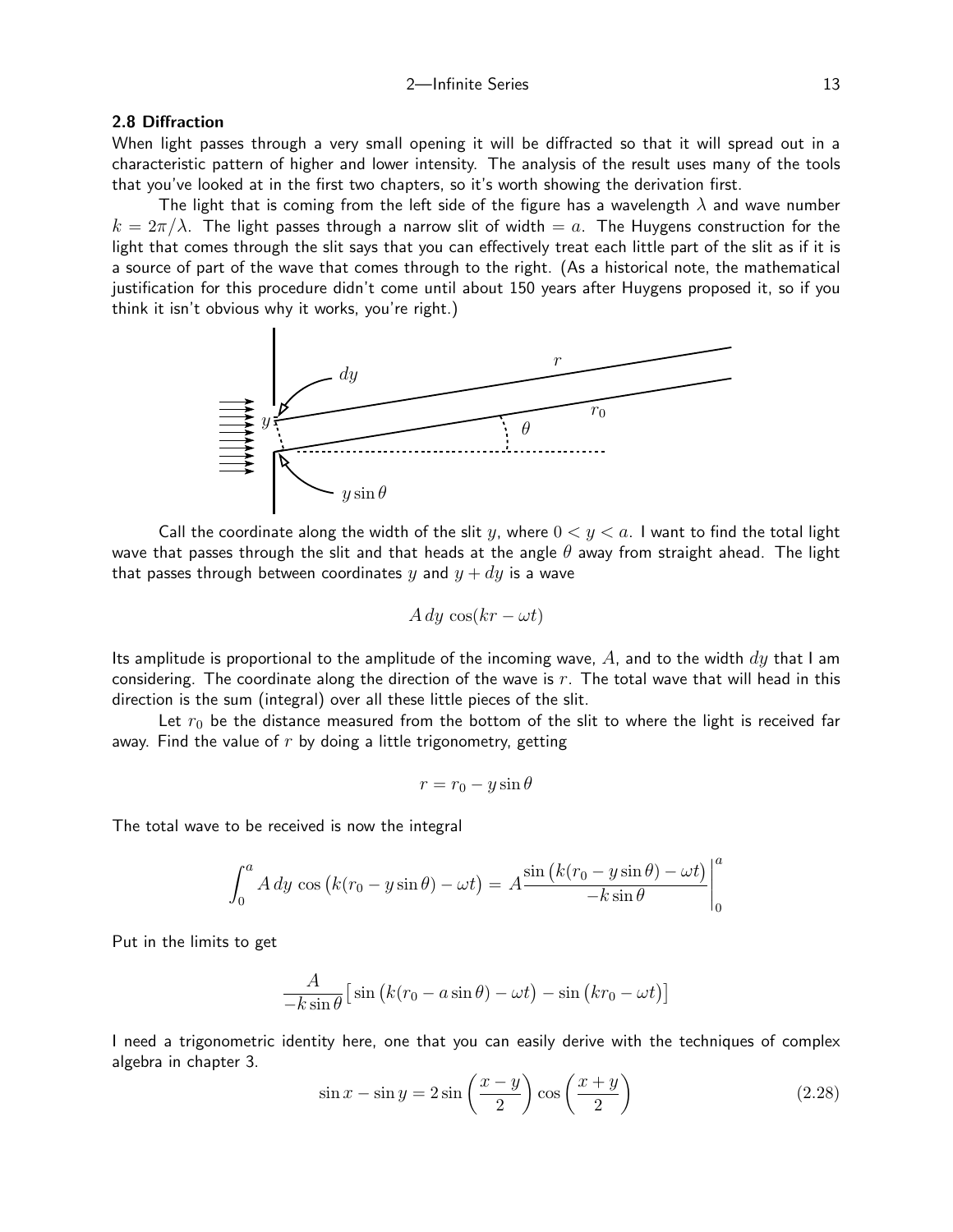Use this and the light amplitude is

$$
\frac{2A}{-k\sin\theta}\sin\left(-\frac{ka}{2}\sin\theta\right)\cos\left(k(r_0-\frac{a}{2}\sin\theta)-\omega t\right) \tag{2.29}
$$

The wave is the cosine factor. It is a cosine of  $(k \cdot \text{distance} - \omega t)$ , and the distance in question is the distance to the center of the slit. This is then a wave that appears to be coming from the middle of the slit, but with an amplitude that varies strongly with angle. That variation comes from the other factors in Eq. [\(2.29](#page-13-0)).

It's the variation with angle that's important. The intensity of the wave, the power per area, is proportional to the square of the wave's amplitude. I'm going to ignore all the constant factors, so there's no need to worry about the constant of proportionality. The intensity is then (up to a factor)

<span id="page-13-1"></span><span id="page-13-0"></span>
$$
I = \frac{\sin^2\left((ka/2)\sin\theta\right)}{\sin^2\theta} \tag{2.30}
$$

For light, the wavelength is about 400 to 700 nm, and the slit may be a millimeter or a tenth of a millimeter. The size of  $ka/2$  is then about

$$
ka/2 = \pi a/\lambda \approx 3 \cdot 0.1 \,\text{mm}/500 \,\text{nm} \approx 1000
$$

When you plot this intensity versus angle, the numerator vanishes when the argument of  $\sin^2()$  is  $n\pi,$ with n an integer,  $+$ ,  $-$ , or 0. This says that the intensity vanishes in these directions except for  $\theta = 0$ . In that case the denominator vanishes too, so you have to look closer. For the simpler case that  $\theta \neq 0$ , these angles are

$$
n\pi = \frac{ka}{2}\sin\theta \approx \frac{ka}{2}\theta \qquad n = \pm 1, \ \pm 2, \dots
$$

Because ka is big, you have many values of n before the approximation that  $\sin \theta = \theta$  becomes invalid. You can rewrite this in terms of the wavelength because  $k = 2\pi/\lambda$ .

<span id="page-13-2"></span>
$$
n\pi = \frac{2\pi a}{2\lambda}\theta, \quad \text{or} \quad \theta = n\lambda/a
$$

What happens at zero? Use power series expansions to evaluate this indeterminate form. The first term in the series expansion of the sine is  $\theta$  itself, so

$$
I = \frac{\sin^2((ka/2)\sin\theta)}{\sin^2\theta} \longrightarrow \frac{((ka/2)\theta)^2}{\theta^2} = \left(\frac{ka}{2}\right)^2 \tag{2.31}
$$

What is the behavior of the intensity near  $\theta = 0$ ? Again, use power series expansions, but keep another term

$$
\sin \theta = \theta - \frac{1}{6}\theta^3 + \cdots
$$
, and  $(1+x)^{\alpha} = 1 + \alpha x + \cdots$ 

Remember,  $ka/2$  is big! This means that it makes sense to keep just one term of the sine expansion for  $\sin\theta$  itself, but you'd better keep an extra term in the expansion of the  $\sin^2(ka\ldots)$ .

$$
I \approx \frac{\sin^2((ka/2)\theta)}{\theta^2} = \frac{1}{\theta^2} \left[ \left(\frac{ka}{2}\theta\right) - \frac{1}{6} \left(\frac{ka}{2}\theta\right)^3 + \cdots \right]^2
$$

$$
= \frac{1}{\theta^2} \left(\frac{ka}{2}\theta\right)^2 \left[1 - \frac{1}{6} \left(\frac{ka}{2}\theta\right)^2 + \cdots \right]^2
$$

$$
= \left(\frac{ka}{2}\right)^2 \left[1 - \frac{1}{3} \left(\frac{ka}{2}\theta\right)^2 + \cdots \right]
$$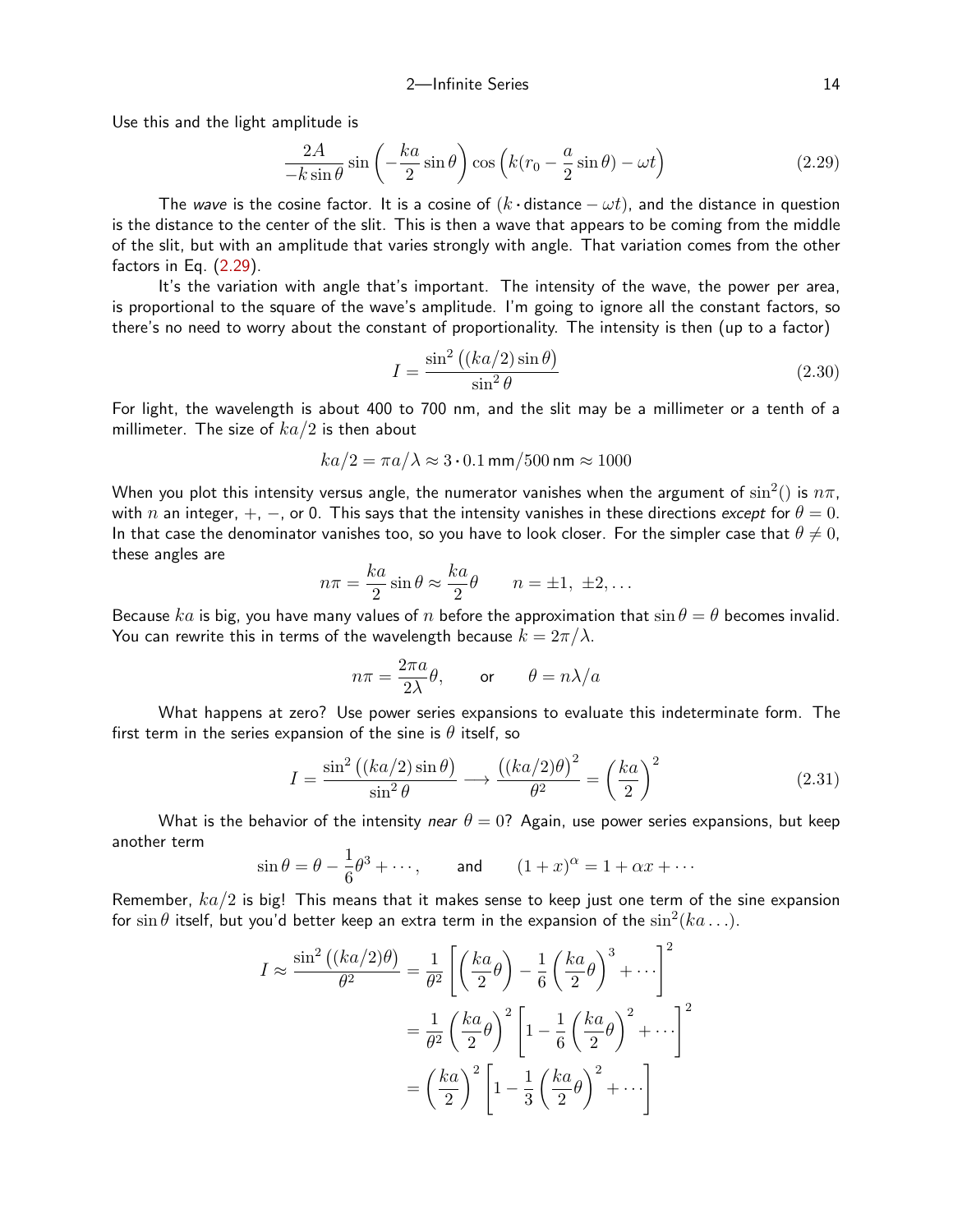When you use the binomial expansion, put the binomial in the standard form,  $(1+x)$  as in the second line of these equations. What is the shape of this function? Forget all the constants, and it looks like  $1-\theta^2$ . That's a parabola.



The dots are the points where the intensity goes to zero,  $n\lambda/a$ . Between these directions it reaches a maximum. How big is it there ? These maxima are about halfway between the points where  $(ka\sin\theta)/2 = n\pi$ . This is

$$
\frac{ka}{2}\sin\theta = (n + 1/2)\pi
$$
,  $n = \pm 1, \pm 2, ...$ 

At these angles the value of  $I$  is, from Eq. ([2.30](#page-13-1)),

$$
I = \left(\frac{ka}{2}\right)^2 \left(\frac{1}{(2n+1)\pi/2}\right)^2
$$

The intensity at  $\theta=0$  is by Eq. ([2.31](#page-13-2)),  $(ka/2)^2$ , so the maxima off to the side have intensities that are smaller than this by factors of



## 2.9 Checking Results

When you solve any problem, or at least think that you've solved it, you're not done. You still have to check to see whether your result makes any sense. If you are dealing with a problem whose solution is in the back of the book then do you think that the author is infallible? If there is no back of the book and you're working on something that you would like to publish, do you think that you're infallible? Either way you can't simply assume that you've made no mistakes; you have to look at your answer skeptically.

There's a second reason, at least as important, to examine your results: that's where you can learn some physics and gain some intuition. Solving a complex problem and getting a complicated answer may involve a lot of mathematics but you don't usually gain any physical insight from doing it. When you analyze your results you can gain an understanding of how the mathematical symbols are related to physical reality. Often an approximate answer to a complicated problem can give you more insight than an exact one, especially if the approximate answer is easier to analyze.

The first tool that you have to use at every opportunity is dimensional analysis. If you are computing a length and your result is a velocity then you are wrong. If you have something in your result that involves adding a time to an acceleration or an angle to a distance, then you've made a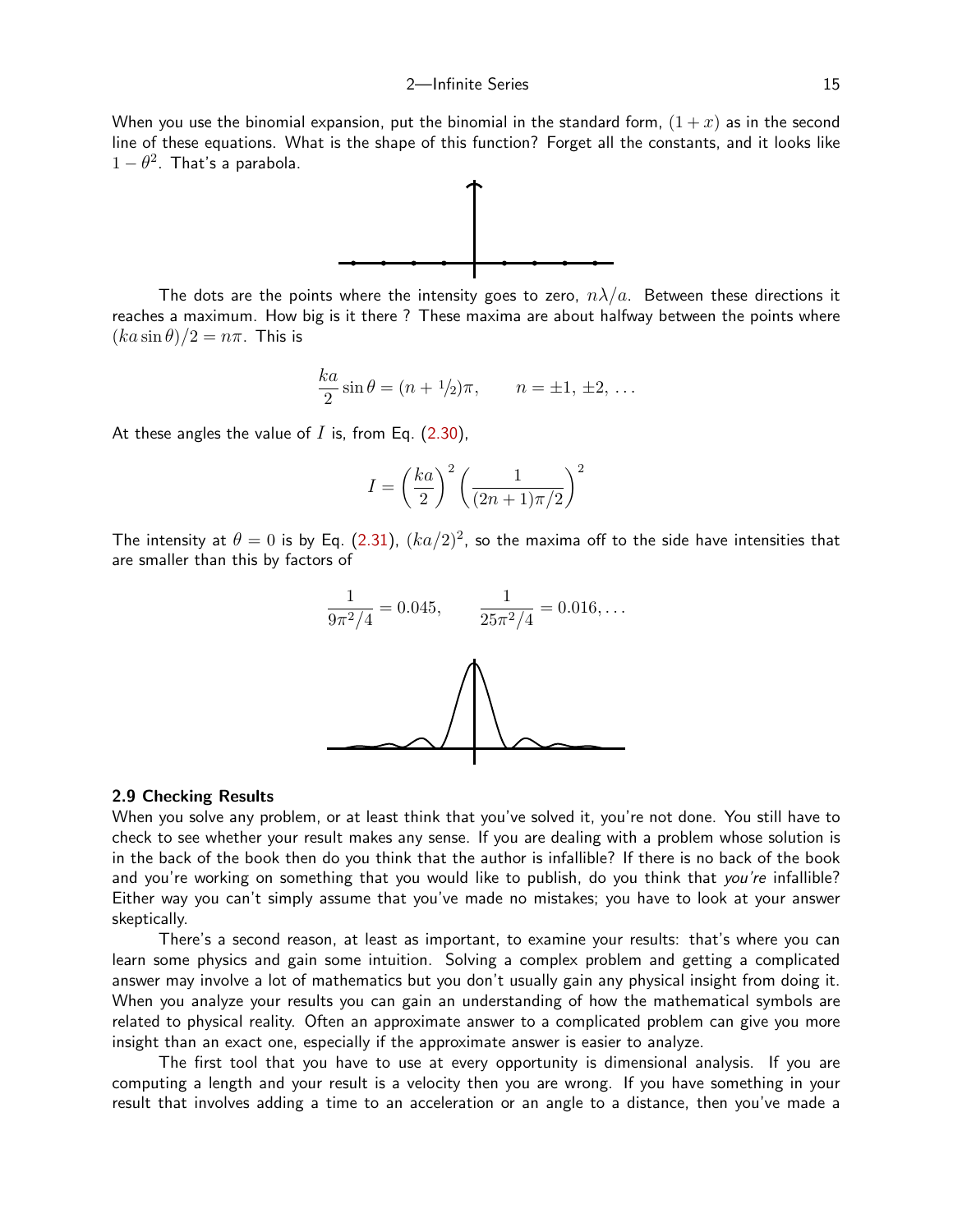mistake; go back and find it. You can do this sort of analysis everywhere, and it is one technique that provides an automatic error finding mechanism. If an equation is dimensionally inconsistent, backtrack a few lines and see whether the units are wrong there too. If they are correct then you know that your error occurred between those two lines; then further narrow the region where the mistake happened by looking for the place at which the dimensions changed from consistent to inconsistent and that's where the mistake happened.

The second tool in your analysis is to examine all the parameters that occur in the result and to see what happens when you vary them. Especially see what happens when you push them to an extreme value. This is best explained by some examples. Start with some simple mechanics to see the procedure.



Two masses are attached by a string of negligible mass and that is wrapped around a pulley of mass  $M$  so that it can't slip on the pulley. Analyze them to determine what is wrong with each. Assume that there is no friction between  $m_1$  and the table and that the string does not slip on the pulley.

(a) 
$$
a_x = \frac{m_2 - m_1}{m_2 + m_1}g
$$
 (b)  $a_x = \frac{m_2}{m_2 + m_1 - M/2}g$  (c)  $a_x = \frac{m_2 - M/2}{m_2 + m_1 + M/2}g$ 

(a) If  $m_1 \gg m_2$ , this is negative, meaning that the motion of  $m_1$  is being slowed down. But there's no friction or other such force to do this.

OR If  $m_1 = m_2$ , this is zero, but there are still unbalanced forces causing these masses to accelerate.

(b) If the combination of masses is just right, for example  $m_1 = 1$  kg,  $m_2 = 1$  kg, and  $M = 2$  kg, the denominator is zero. The expression for  $a_x$  blows up — a very serious problem.

OR If M is very large compared to the other masses, the denominator is negative, meaning that  $a_x$  is negative and the acceleration is a braking. Without friction, this is impossible.

(c) If  $M \gg m_1$  and  $m_2$ , the numerator is mostly  $-M/2$  and the denominator is mostly  $+M/2$ . This makes the whole expression negative, meaning that  $m_1$  and  $m_2$  are slowing down. There is no friction to do this, and all the forces are the direction to cause acceleration toward positive  $x$ . OR If  $m_2 = M/2$ , this equals zero, saying that there is no acceleration, but in this system,  $a_x$  will always be positive.

The same picture, but with friction  $\mu_k$  between  $m_1$  and the table.

(a) 
$$
a_x = \frac{m_2}{m_2 + \mu_k m_1 + M/2} g
$$
 (b)  $a_x = \frac{m_2 - \mu_k m_1}{m_2 - M/2} g$  (c)  $a_x = \frac{m_2}{m_2 + \mu_k m_1 - M/2} g$ 

(a) If  $\mu_k$  is very large, this approaches zero. Large friction should cause  $m_1$  to brake to a halt quickly with very large negative  $a_x$ .

OR If there is no friction,  $\mu_k = 0$ , then  $m_1$  plays no role in this result but if it is big then you know that it will decrease the downward acceleration of  $m_2$ .

- (b) The denominator can vanish. If  $m_2 = M/2$  this is nonsense.
- (c) This suffers from both of the difficulties of (a) and (b).

#### Trajectory Example

When you toss an object straight up with an initial speed  $v_0$ , you may expect an answer for the motion as a function of time to be something like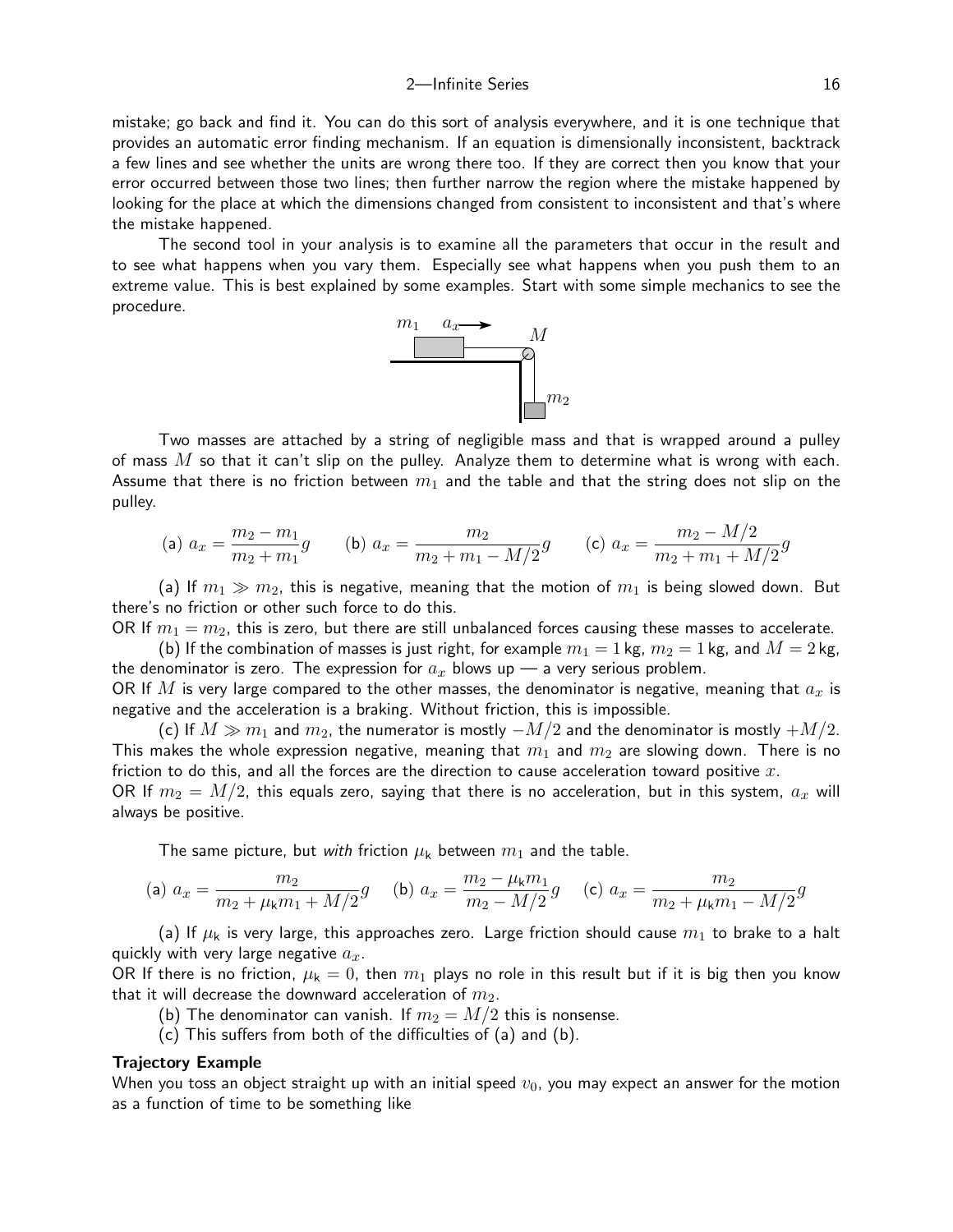<span id="page-16-1"></span><span id="page-16-0"></span>
$$
v_y(t) = v_0 - gt, \qquad y(t) = v_0 t - \frac{1}{2}gt^2 \tag{2.32}
$$

Should you expect this? Not if you remember that there's air resistance. If I claim that the answers are

$$
v_y(t) = -v_t + (v_0 + v_t)e^{-gt/v_t}, \t y(t) = -v_t t + (v_0 + v_t)\frac{v_t}{g}[1 - e^{-gt/v_t}] \t (2.33)
$$

then this claim has to be inspected to see if it makes sense. And I never bothered to tell you what the expression " $v_t$ " means anyway. You have to figure that out. Fortunately that's not difficult in this case. What happens to these equations for very large time? The exponentials go to zero, so

$$
v_y \rightarrow -v_t + (v_0 + v_t) \cdot 0 = -v_t
$$
, and  $y \rightarrow -v_t t + (v_0 + v_t) \frac{v_t}{g}$ 

 $v_{\rm t}$  is the terminal speed. After a long enough time a falling object will reach a speed for which the force by gravity and the force by the air will balance each other and the velocity then remains constant.

Do they satisfy the initial conditions? Yes:

$$
v_y(0) = -v_t + (v_0 + v_t)e^0 = v_0, \qquad y(0) = 0 + (v_0 + v_t)\frac{v_t}{g} \cdot (1 - 1) = 0
$$

What do these behave like for small time? They ought to reduce to something like the expressions in Eq. ([2.32](#page-16-0)), but just as important is to determine what the deviation from that simple form is. Keep some extra terms in the series expansion. How many extra terms? If you're not certain, then keep one more than you think you will need. After some experience you will usually be able to anticipate what to do. Expand the exponential:

$$
v_y(t) = -v_t + (v_0 + v_t) \left[ 1 + \frac{-gt}{v_t} + \frac{1}{2} \left( \frac{-gt}{v_t} \right)^2 + \cdots \right]
$$
  
=  $v_0 - \left( 1 + \frac{v_0}{v_t} \right) gt + \frac{1}{2} \left( 1 + \frac{v_0}{v_t} \right) \frac{g^2 t^2}{v_t} + \cdots$ 

The coefficient of  $t$  says that the object is slowing down more rapidly than it would have without air resistance. So far, so good. Is the factor right? Not yet clear, so keep going. Did I need to keep terms to order  $t^2$ ? Probably not, but there wasn't much algebra involved in doing it, so it was harmless.

Look at the other equation, for  $y$ .

$$
y(t) = -v_t t + (v_0 + v_t) \frac{v_t}{g} \left[ 1 - \left[ 1 - \frac{gt}{v_t} + \frac{1}{2} \left( \frac{gt}{v_t} \right)^2 - \frac{1}{6} \left( \frac{gt}{v_t} \right)^3 + \cdots \right] \right]
$$
  
=  $v_0 t - \frac{1}{2} \left( 1 + \frac{v_0}{v_t} \right) gt^2 - \frac{1}{6} \left( 1 + \frac{v_0}{v_t} \right) \frac{g^2 t^3}{v_t} + \cdots$ 

Now differentiate this approximate expression for  $y$  with respect to time and you get the approximate expression for  $v_y$ . That means that everything appears internally consistent, and I haven't introduced any obvious error in the process of approximation.

What if the terminal speed is infinite, so there's no air resistance. The work to answer this is already done. Expanding  $e^{-g\dot{t}/v_{\rm t}}$  for small time is the same as for large  $v_{\rm t}$ , so you need only look back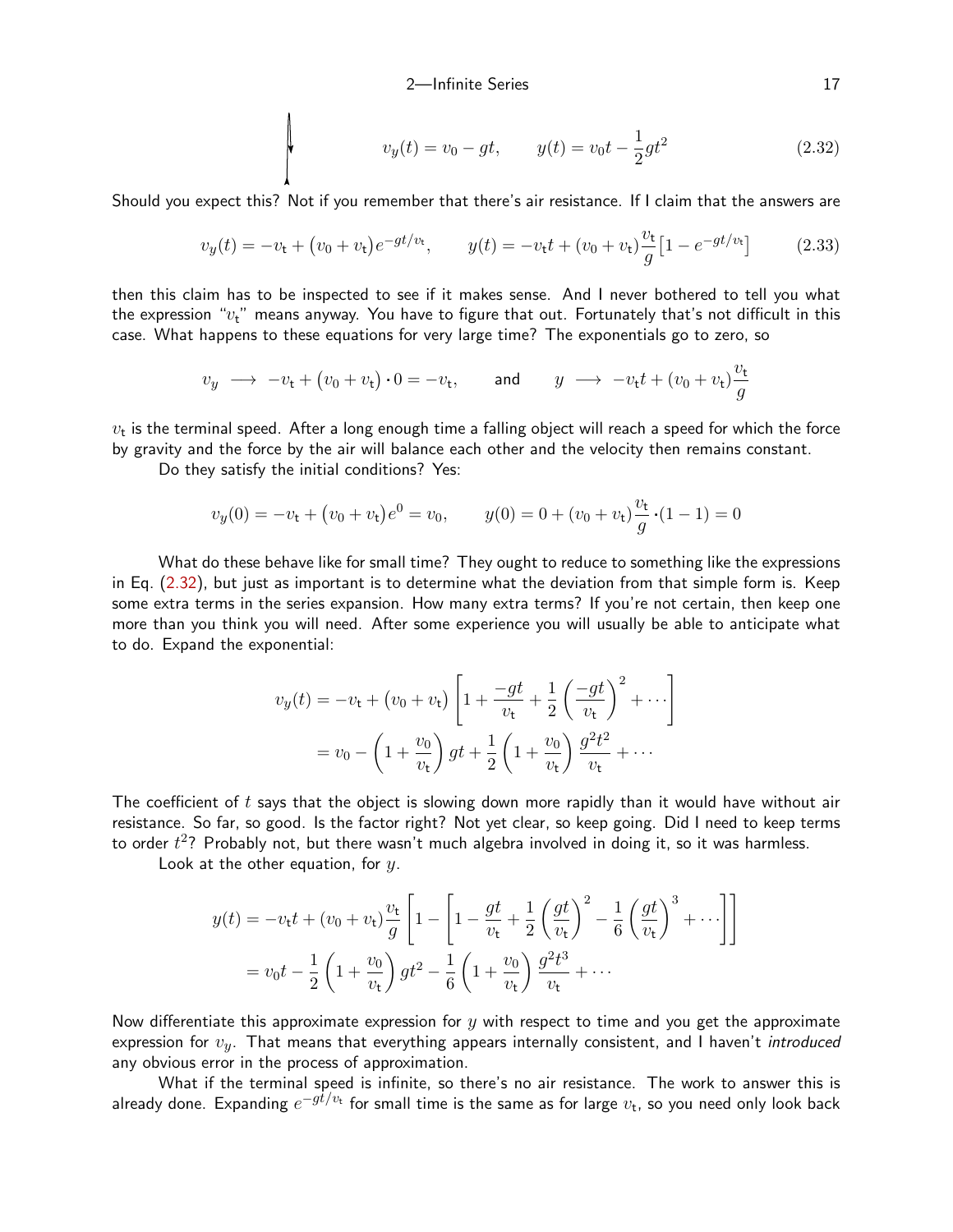at the preceding two sets of equations and let  $v_t \rightarrow \infty$ . The result is precisely the equations [\(2.32](#page-16-0)), just as you should expect.

You can even determine something about the force that I assumed for the air resistance:  $F_y =$  $ma_y = m dv_y/dt$ . Differentiate the approximate expression that you already have for  $v_y$ , then at least for small  $t$ 

$$
F_y = m\frac{d}{dt}\left[v_0 - \left(1 + \frac{v_0}{v_\mathrm{t}}\right)gt + \frac{1}{2}\left(1 + \frac{v_0}{v_\mathrm{t}}\right)\frac{g^2t^2}{v_\mathrm{t}} + \cdots\right]
$$

$$
= -m\left(1 + \frac{v_0}{v_\mathrm{t}}\right)g + \cdots = -mg - mgv_0/v_\mathrm{t} + \cdots \tag{2.34}
$$

This says that the force appears to be (1) gravity plus (2) a force proportional to the initial velocity. The last fact comes from the factor  $v_0$  in the second term of the force equation, and at time zero, that is the velocity. Does this imply that I assumed a force acting as  $F_y = -mg - ($ a constant times) $v_y$ ? To this approximation that's the best guess. (It happens to be correct.) To verify it though, you would have to go back to the original un-approximated equations [\(2.33](#page-16-1)) and compute the force from them.

<span id="page-17-2"></span>

## Electrostatics Example

Still another example, but from electrostatics this time: Two thin circular rings have radii  $a$  and  $b$  and carry charges  $Q_1$  and  $Q_2$  distributed uniformly around them. The rings are positioned in two parallel planes a distance  $c$  apart and with axes coinciding. The problem is to compute the force of one ring on the other, and for the single non-zero component the answer is (perhaps)

<span id="page-17-1"></span>
$$
F_z = \frac{Q_1 Q_2 c}{2\pi^2 \epsilon_0} \int_0^{\pi/2} \frac{d\theta}{\left[c^2 + (b-a)^2 + 4ab\sin^2\theta\right]^{3/2}}.
$$
 (2.35)

Is this plausible? *First check the dimensions!* The integrand is (dimensionally)  $1/(c^2)^{3/2} = 1/c^3$ , where  $c$  is one of the lengths. Combine this with the factors in front of the integral and one of the lengths  $(c's)$ cancels, leaving  $Q_1Q_2/\epsilon_0c^2$ . This is (again dimensionally) the same as Coulomb's law,  $q_1q_2/4\pi\epsilon_0r^2$ , so it passes this test.

When you've done the dimensional check, start to consider the parameters that control the result. The numbers  $a, b$ , and  $c$  can be anything: small, large, or equal in any combination. For some cases you should be able to say what the answer will be, either approximately or exactly, and then check whether this complicated expression agrees with your expectation.

If the rings shrink to zero radius this has  $a = b = 0$ , so  $F<sub>z</sub>$  reduces to

<span id="page-17-0"></span>
$$
F_z \rightarrow \frac{Q_1 Q_2 c}{2\pi^2 \epsilon_0} \int_0^{\pi/2} d\theta \frac{1}{c^3} = \frac{Q_1 Q_2 c}{2\pi^2 \epsilon_0} \frac{\pi}{2c^3} = \frac{Q_1 Q_2}{4\pi \epsilon_0 c^2}
$$

and this is the correct expression for two point charges a distance  $c$  apart.

If  $c \gg a$  and b then this is really not very different from the preceding case, where a and b are zero.

If  $a = 0$  this is

$$
F_z \to \frac{Q_1 Q_2 c}{2\pi^2 \epsilon_0} \int_0^{\pi/2} \frac{d\theta}{\left[c^2 + b^2\right]^{3/2}} = \frac{Q_1 Q_2 c}{2\pi^2 \epsilon_0} \frac{\pi/2}{\left[c^2 + b^2\right]^{3/2}} = \frac{Q_1 Q_2 c}{4\pi \epsilon_0 \left[c^2 + b^2\right]^{3/2}}\tag{2.36}
$$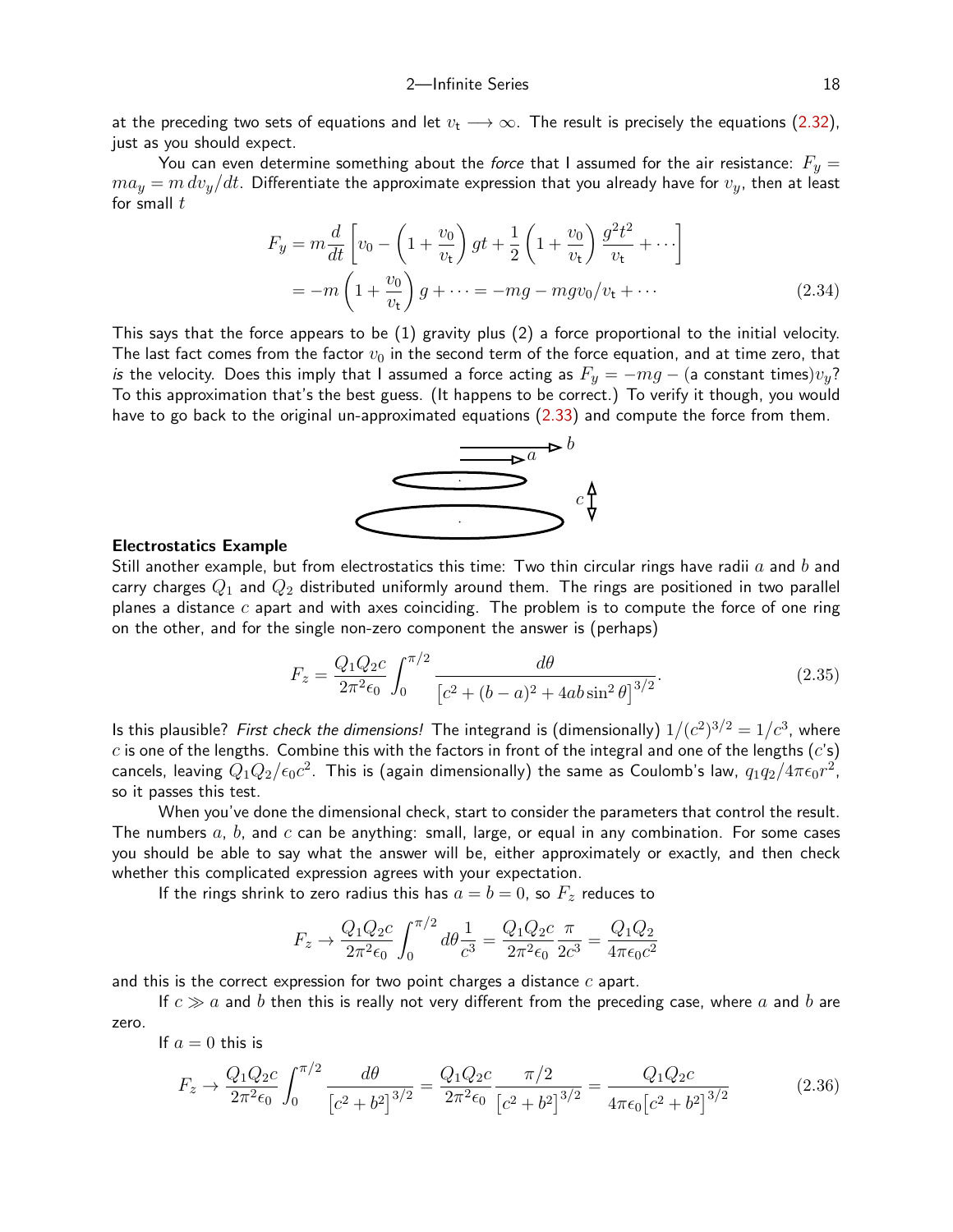The electric field on the axis of a ring is something that you can compute easily. The only component of the electric field at a point on the axis is itself along the axis. You can prove this by assuming that it's false. Suppose that there's a lateral component of  $\vec{E}$  and say that it's to the right. Rotate everything by  $180^\circ$  about the axis and this component of  $\vec{E}$  will now be pointing in the opposite direction. The ring of charge has not changed however, so  $\vec{E}$  must be pointing in the original direction. This supposed sideways component is equal to minus itself, and something that's equal to minus itself is zero.

All the contributions to  $E$  except those parallel the axis add to zero. Along the axis each piece of charge  $dq$  contributes the component



The first factor is the magnitude of the field of the point charge at a distance  $r = \frac{1}{2}$ √  $\overline{c^2+b^2}$  and the last factor is the cosine of the angle between the axis and r. Add all the  $dq$  together and you get  $Q_1$ . Multiply that by  $Q_2$  and you have the force on  $Q_2$  and it agrees with the expressions Eq. [\(2.36](#page-17-0))

If  $c \to 0$  then  $F_z \to 0$  in Eq. [\(2.35](#page-17-1)). The rings are concentric and the outer ring doesn't push the inner ring either up or down.

But wait. In this case, where  $c \to 0$ , what if  $a = b$ ? Then the force should approach infinity instead of zero because the two rings are being pushed into each other. If  $a = b$  then

$$
F_z = \frac{Q_1 Q_2 c}{2\pi^2 \epsilon_0} \int_0^{\pi/2} \frac{d\theta}{\left[c^2 + 4a^2 \sin^2 \theta\right]^{3/2}}\tag{2.37}
$$

If you simply set  $c = 0$  in this equation you get

<span id="page-18-0"></span>
$$
F_z = \frac{Q_1 Q_2 0}{2\pi^2 \epsilon_0} \int_0^{\pi/2} \frac{d\theta}{\left[4a^2 \sin^2 \theta\right]^{3/2}}
$$

The numerator is zero, but look at the integral. The variable  $\theta$  goes from 0 to  $\pi/2$ , and at the end near zero the integrand looks like

$$
\frac{1}{\left[4a^2\sin^2\theta\right]^{3/2}} \approx \frac{1}{\left[4a^2\theta^2\right]^{3/2}} = \frac{1}{8a^3\theta^3}
$$

Here I used the first term in the power series expansion of the sine. The integral near the zero end is then approximately

$$
\int_0^{\cdots} \frac{d\theta}{\theta^3} = \left. \frac{-1}{2\theta^2} \right|_0^{\cdots}
$$

and that's infinite. This way to evaluate  $F_z$  is indeterminate:  $0 \cdot \infty$  can be anything. It doesn't show that this  $F_z$  gives the right answer, but it doesn't show that it's wrong either.

## Estimating a tough integral

Although this is more difficult, even tricky, I'm going to show you how to examine this case for *small* values of c and not for  $c = 0$ . The problem is in figuring out how to estimate the integral ([2.37](#page-18-0)) for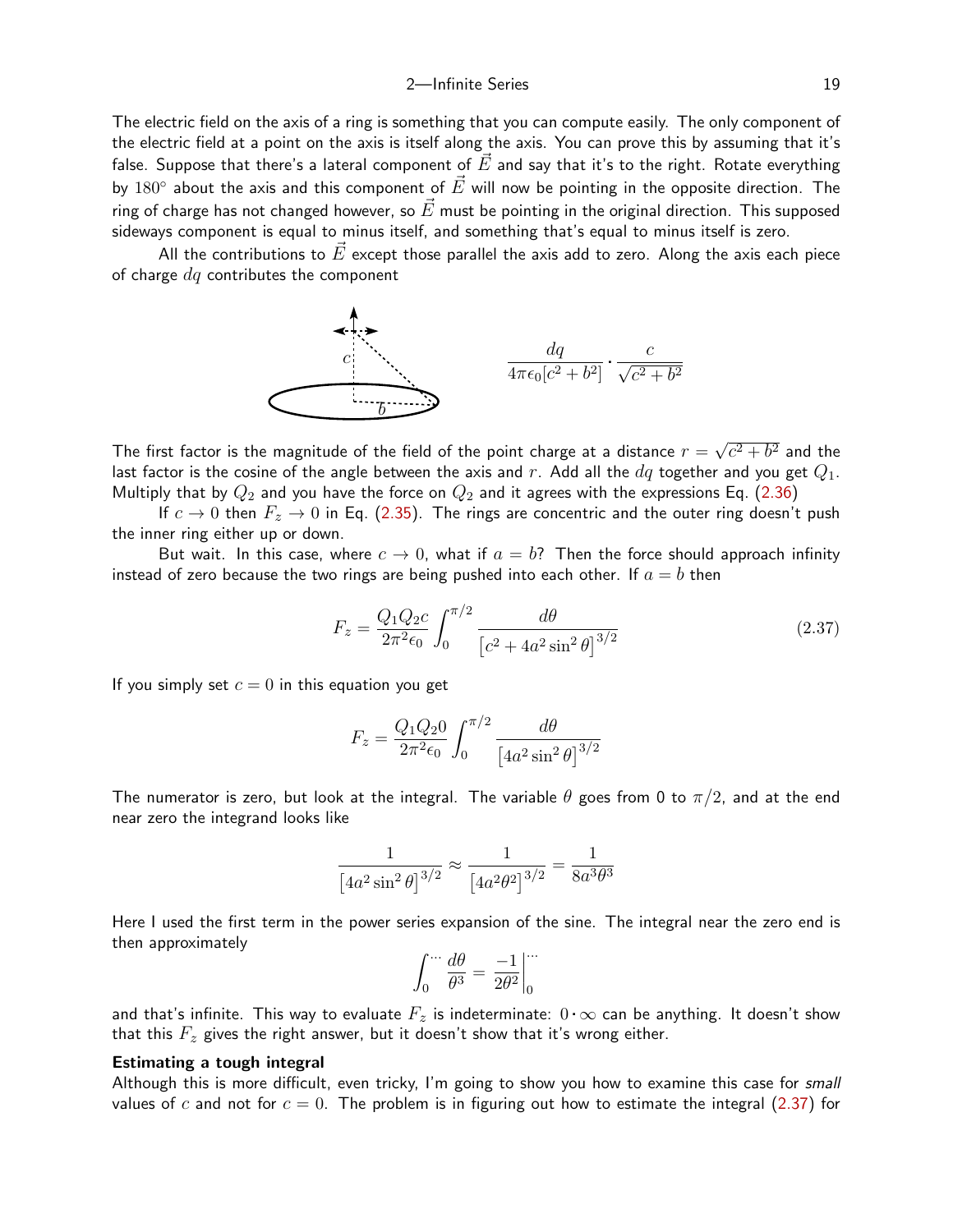small  $c$ , and the key is to realize that the only place the integrand gets big is in the neighborhood of  $\theta = 0$ . The trick then is to divide the range of integration into two pieces

$$
\int_0^{\pi/2} \frac{d\theta}{\left[c^2 + 4a^2 \sin^2 \theta\right]^{3/2}} = \int_0^{\Lambda} + \int_{\Lambda}^{\pi/2}
$$

For any positive value of  $\Lambda$  the second piece of the integral will remain finite even as  $c \to 0$ . This means that in trying to estimate the way that the whole integral approaches infinity I can ignore the second part of the integral. Now choose  $\Lambda$  small enough that for  $0 < \theta < \Lambda$  I can use the approximation  $\sin \theta = \theta$ , the first term in the series for sine. (Perhaps  $\Lambda = 0.1$  or so.)

for small c, 
$$
\int_0^{\pi/2} \frac{d\theta}{\left[c^2 + 4a^2\sin^2\theta\right]^{3/2}} \approx \int_0^{\Lambda} \frac{d\theta}{\left[c^2 + 4a^2\theta^2\right]^{3/2}} + \text{lower order terms}
$$

This is an elementary integral. Let  $\theta = (c/2a) \tan \phi$ .

$$
\int_0^{\Lambda} \frac{d\theta}{\left[c^2 + 4a^2\theta^2\right]^{3/2}} = \int_0^{\Lambda'} \frac{(c/2a)\sec^2\phi \,d\phi}{\left[c^2 + c^2\tan^2\phi\right]^{3/2}} = \frac{1}{2ac^2} \int_0^{\Lambda'} \cos\phi = \frac{1}{2ac^2} \sin\Lambda'
$$

The limit  $\Lambda'$  comes from  $\Lambda = (c/2a) \tan \Lambda'$ , so this implies  $\tan \Lambda' = 2a\Lambda/c$ . Now given the tangent of an angle, I want the sine — that's the first page of chapter one.

$$
\sin \Lambda' = \frac{2a\Lambda/c}{\sqrt{1 + (2a\Lambda/c)^2}} = \frac{2a\Lambda}{\sqrt{c^2 + 4a^2\Lambda^2}}
$$

As  $c \to 0$ , this approaches one. Put all of this together and you have the behavior of the integral in Eq.  $(2.37)$  $(2.37)$  for small  $c$ .

$$
\int_0^{\pi/2} \frac{d\theta}{\left[c^2 + 4a^2 \sin^2 \theta\right]^{3/2}} \sim \frac{1}{2ac^2} + \text{lower order terms}
$$

Insert this into Eq. ([2.37](#page-18-0)) to get

$$
F_z \sim \frac{Q_1 Q_2 c}{2\pi^2 \epsilon_0} \cdot \frac{1}{2ac^2} = \frac{Q_1 Q_2}{4\pi^2 \epsilon_0 ac}
$$

Now why should I believe this any more than I believed the original integral? When you are very close to one of the rings, it will look like a long, straight line charge and the linear charge density on it is then  $\lambda = Q_1/2\pi a$ . What is the electric field of an infinitely long uniform line charge?  $E_r = \lambda/2\pi\epsilon_0 r$ . So now at the distance  $c$  from this line charge you know the  $E$ -field and to get the force on  $Q_2$  you simply multiply this field by  $Q_2$ .

$$
F_z \text{ should be } \frac{\lambda}{2\pi\epsilon_0 c} Q_2 = \frac{Q_1/2\pi a}{2\pi\epsilon_0 c} Q_2 \tag{2.38}
$$

and that's exactly what I found in the preceding equation. After all these checks I think that I may believe the result, and more than that you begin to get an intuitive idea of what the result ought to look like. That's at least as valuable. It's what makes the difference between understanding the physics underlying a subject and simply learning how to manipulate the mathematics.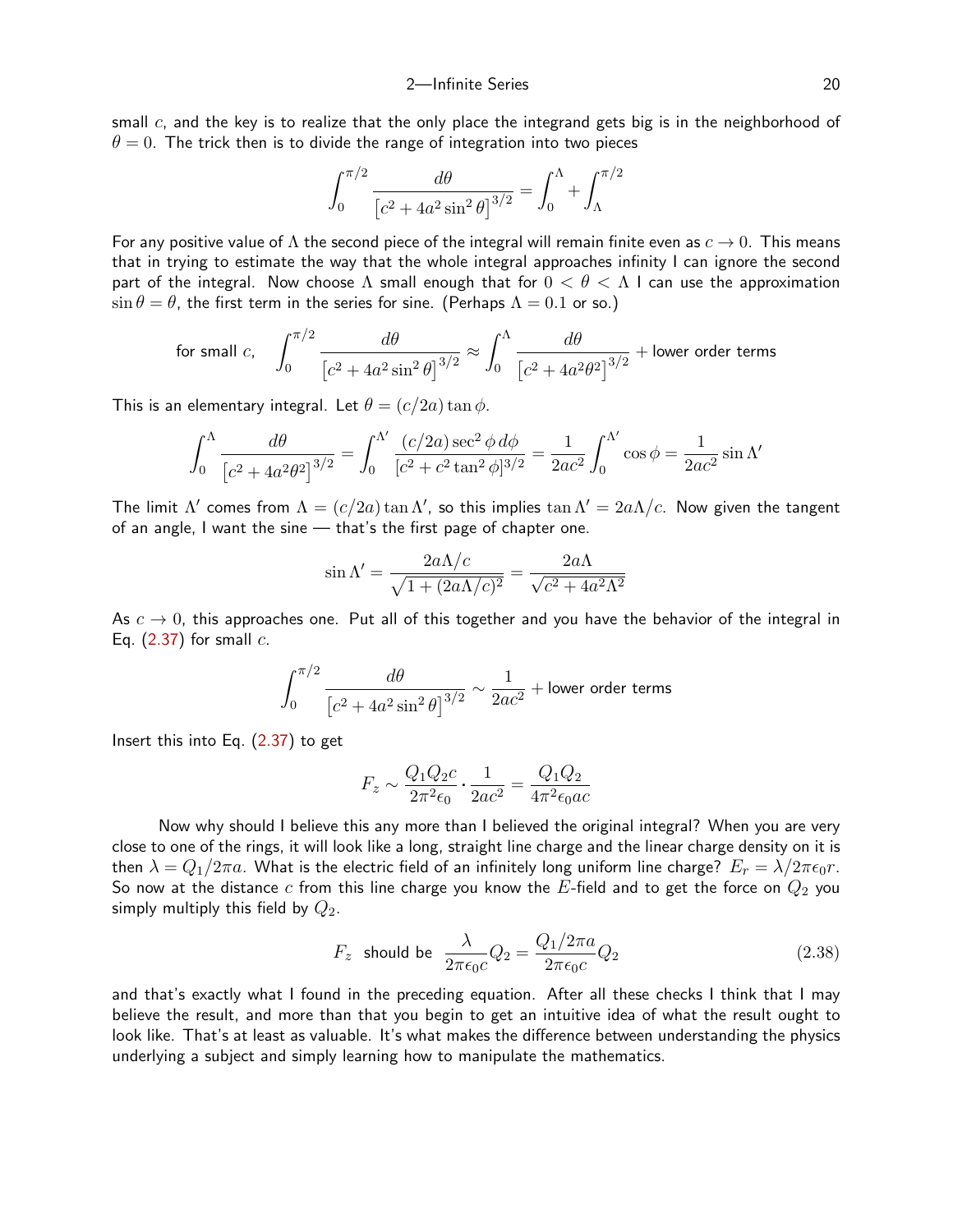#### Exercises

- **1** Evaluate by hand  $\cos 0.1$  to four places.
- 2 In the same way, evaluate  $\tan 0.1$  to four places.

 ${\bf 3}$  Use the first two terms of the binomial expansion to estimate  $\sqrt{2}=\sqrt{1+1}.$  What is the relative error? [(wrong−right)/right]

- **4** Same as the preceding exercise, but for  $\sqrt{1.2}$ .
- 5 What is the domain of convergence for  $x-x^4+x^9-x^{4^2}+x^{5^2}-\cdots$

**6** Does 
$$
\sum_{n=0}^{\infty} \cos(n) - \cos(n+1)
$$
 converge?

7 Does 
$$
\sum_{n=1}^{\infty} \frac{1}{\sqrt{n}}
$$
 converge?

**8** Does 
$$
\sum_{n=1}^{\infty} \frac{n!}{n^2}
$$
 converge?

**9** What is the domain of convergence for  $\frac{x}{1 \cdot 2} - \frac{x^2}{2 \cdot 2}$  $\frac{x^2}{2 \cdot 2^2} + \frac{x^3}{3 \cdot 3}$  $rac{x^3}{3 \cdot 3^3} - \frac{x^4}{4 \cdot 4}$  $\frac{1}{4 \cdot 4^4} + \cdots$ ?

**10** From Eq. ([2.1\)](#page-0-1), find a series for  $\frac{1}{(1-x)^2}$ .

11 If x is positive, sum the series  $1 + e^{-x} + e^{-2x} + e^{-3x} + \cdots$ 

12 What is the ratio of the exact value of 20! to Stirling's approximation for it?

13 For the example in Eq. [\(2.22](#page-9-1)), what are the approximate values that would be predicted from Eq. [\(2.26](#page-10-0))?

14 Do the algebra to evaluate Eq. ([2.25](#page-10-1)).

15 Translate this into a question about infinite series and evaluate the two repeating decimal numbers:  $0.444444...$ ,  $0.987987987...$ 

 ${\bf 16}$  What does the integral test tell you about the convergence of the infinite series  $\sum_1^{\infty} n^{-p}$ ?

17 What would the power series expansion for the sine look like if you require it to be valid in arbitrary units, not just radians? This requires using the constant " $C$ " as in section 1.1.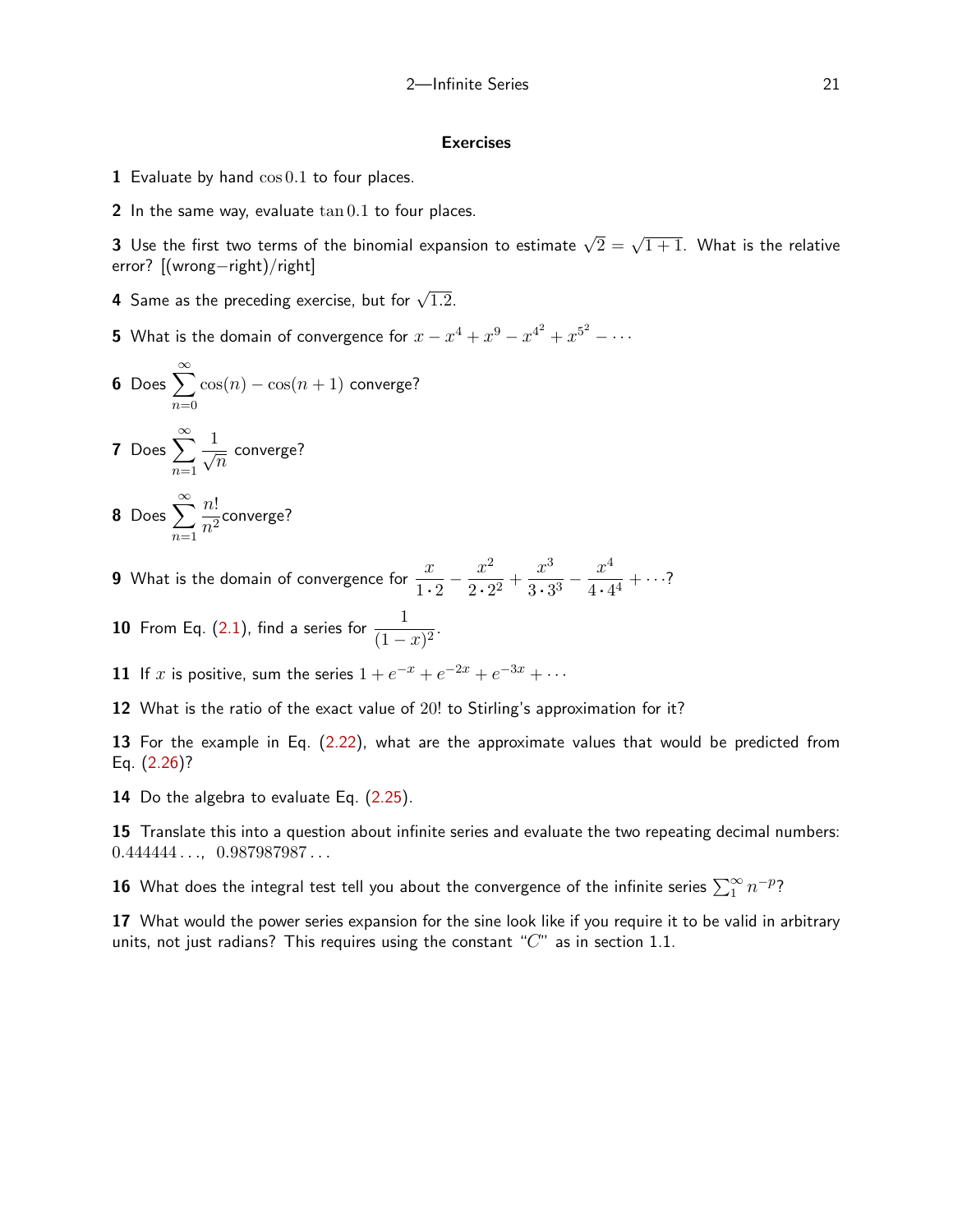## Problems

2.1 (a) If you borrow \$200,000 to buy a house and will pay it back in monthly installments over 30 years at an annual interest rate of 6%, what is your monthly payment and what is the total money that you have paid (neglecting inflation)? To start, you have N payments p with monthly interest i and after all  $N$  payments your unpaid balance must reach zero. The initial loan is  $L$  and you pay at the end of each month.

$$
((L(1+i)-p)(1+i)-p)(1+i)-p \cdots N \text{ times } = 0
$$

Now carry on and find the general expression for the monthly payment. Also find the total paid. (b) Does your general result for arbitrary N reduce to the correct value if you pay everything back at the end of one month?  $[L(1+i) = p]$ 

(c) For general N, what does your result become if the interest rate is zero? Ans: \$1199.10, \$431676

2.2 In the preceding problem, suppose that there is an annual inflation of 2%. Now what is the total amount of money that you've paid in constant dollars? That is, one hundred dollars in the year 2010 is worth just  $$100/1.02^{10} = $82.03$  as expressed in year-2000 dollars. Each payment is paid with dollars of gradually decreasing value. Ans: \$324211

2.3 Derive all the power series that you're supposed to memorize, Eq. [\(2.4\)](#page-0-0).

2.4 Sketch graphs of the functions

e −x 2 xe<sup>−</sup><sup>x</sup> 2 x 2 e −x 2 e −|x<sup>|</sup> xe−|x<sup>|</sup> x 2 e −|x| e <sup>−</sup>1/x e −1/x<sup>2</sup>

**2.5** The sample series in Eq. ([2.7\)](#page-2-1) has a simple graph ( $x^2$  between  $-L$  and  $+L$ ) Sketch graphs of one, two, three terms of this series to see if the graph is headed toward the supposed answer.

**2.6** Evaluate this same Fourier series for  $x^2$  at  $x=L$ ; the answer is supposed to be  $L^2$ . Rearrange the result from the series and show that you can use it to evaluate  $\zeta(2)$ , Eq. ([2.6\)](#page-2-2). Ans:  $\pi^2/6$ 

2.7 Determine the domain of convergence for all the series in Eq. [\(2.4\)](#page-0-0).

**2.8** Determine the Taylor series for  $\cosh x$  and  $\sinh x$ .

 ${\bf 2.9}$  *Working strictly by hand,* evaluate  $\sqrt[r]{0.999}$ . Also  $\sqrt{50}$ . Ans: Here's where a calculator can tell you better than I can.

<span id="page-21-0"></span> $\bf 2.10$  Determine the next,  $x^6$ , term in the series expansion of the secant. Ans:  $61x^6/720$ 

2.11 The power series for the tangent is not as neat and simple as for the sine and cosine. You can derive it by taking successive derivatives as done in the text or you can use your knowledge of the series for the sine and cosine, and the geometric series.

$$
\tan x = \frac{\sin x}{\cos x} = \frac{x - x^3/3! + \cdots}{1 - x^2/2! + \cdots} = \left[x - x^3/3! + \cdots\right] \left[1 + \left(-x^2/2! + \cdots\right)\right]^{-1}
$$

Use the expansion for the geometric series to place all the  $x^2$ ,  $x^4$ , etc. terms into the numerator, treating every term after the "1" as a single small thing. Then collect the like powers to obtain the series at least through  $x^5.$ 

Ans:  $x + x^3/3 + 2x^5/15 + 17x^7/315 + \cdots$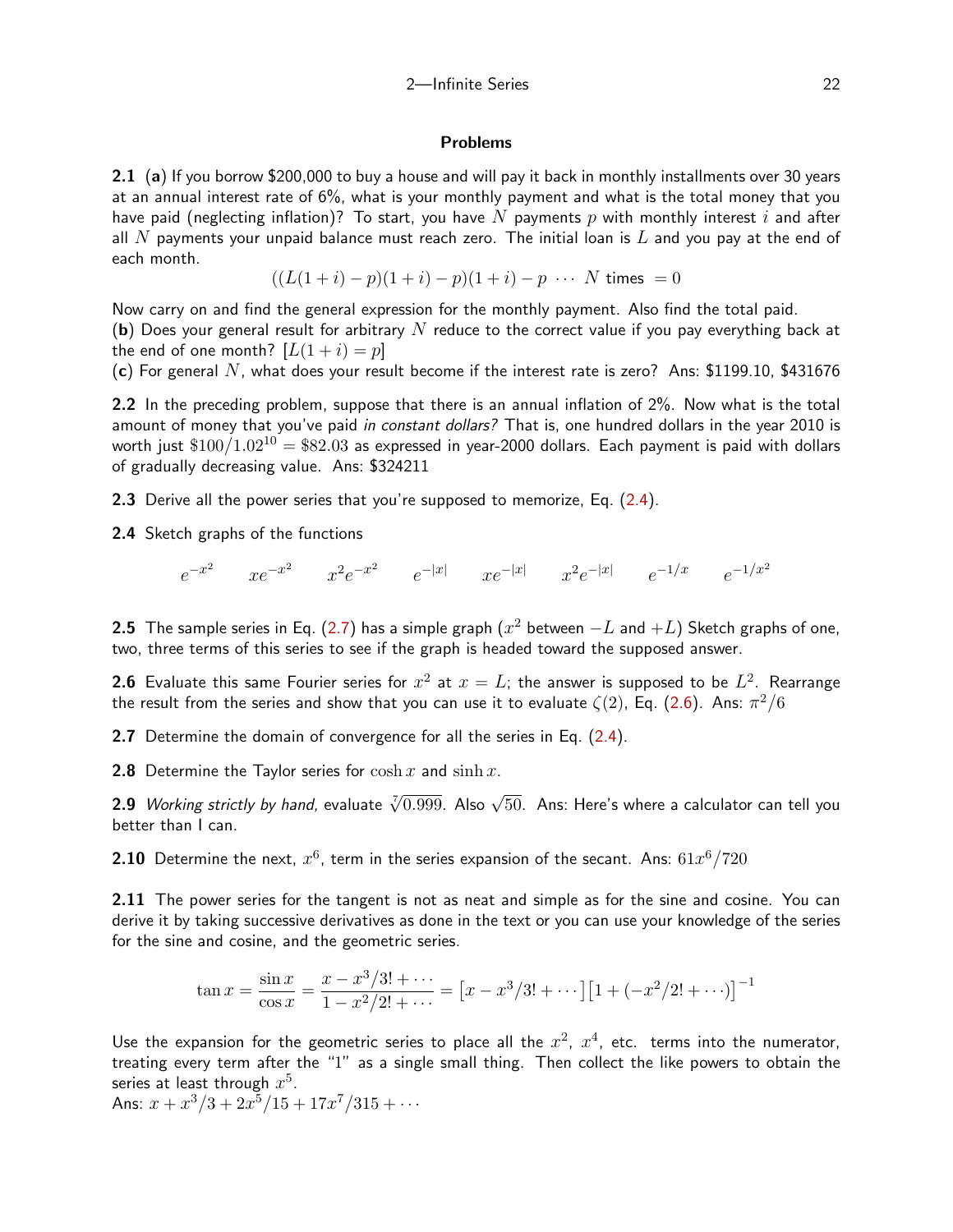2.12 What is the series expansion for  $\csc x = 1/\sin x$ ? As in the previous problem, use your knowledge of the sine series and the geometric series to get this result at least through  $x^5$ . Note: the first term in *this s*eries is  $1/x$ . Ans:  $1/x + x/6 + 7x^3/360 + 31x^5/15120 + \cdots$ 

2.13 The exact relativistic expression for the kinetic energy of an object with non-zero mass is

$$
K = mc^2(\gamma - 1)
$$
 where  $\gamma = (1 - v^2/c^2)^{-1/2}$ 

and c is the speed of light in vacuum. If the speed v is small compared to the speed of light, find an approximate expression for  $K$  to show that it reduces to the Newtonian expression for the kinetic energy, but include the next term in the expansion to determine how large the speed  $v$  must be in order that this correction term is 10% of the Newtonian expression for the kinetic energy? Ans:  $v \approx 0.36 c$ 

2.14 Use series expansions to evaluate

$$
\lim_{x \to 0} \frac{1 - \cos x}{1 - \cosh x} \qquad \text{and} \qquad \lim_{x \to 0} \frac{\sin kx}{x}
$$

<span id="page-22-1"></span>2.15 Evaluate using series; you will need both the sine series and the binomial series.

$$
\lim_{x \to 0} \left( \frac{1}{\sin^2 x} - \frac{1}{x^2} \right)
$$

Now do it again, setting up the algebra differently and finding an easier (or harder) way. Ans:  $1/3$ 

2.16 For some more practice with series, evaluate

$$
\lim_{x \to 0} \left( \frac{2}{x} + \frac{1}{1 - \sqrt{1 + x}} \right)
$$

Ans: Check experimentally with a few values of  $x$  on a pocket calculator.

2.17 Expand the integrand to find the power series expansion for

$$
\ln(1+x) = \int_0^x dt (1+t)^{-1}
$$

<span id="page-22-0"></span>Ans: Eq. ([2.4\)](#page-0-0)

**2.18** (a) The error function  $\text{erf}(x)$  is defined by an integral. Expand the integrand, integrate term by term, and develop a power series representation for  $erf$ . For what values of x does it converge? Evaluate  $\text{erf}(1)$  from this series and compare it to the result of problem 1.34. (b) Also, as further validation of the integral in problem 1.13, do the power series expansion of both sides of the equation and verify the expansions of the two sides of the equation agree .

**2.19** Verify that the combinatorial factor  ${}_{m}C_{n}$  is really what results for the coefficients when you specialize the binomial series Eq.  $(2.4)$  $(2.4)$  to the case that the exponent is an integer.

**2.20** Determine the double power series representation about  $(0,0)$  of  $1/[(1-x/a)(1-y/b)]$ 

**2.21** Determine the double power series representation about  $(0,0)$  of  $1/(1-x/a-y/b)$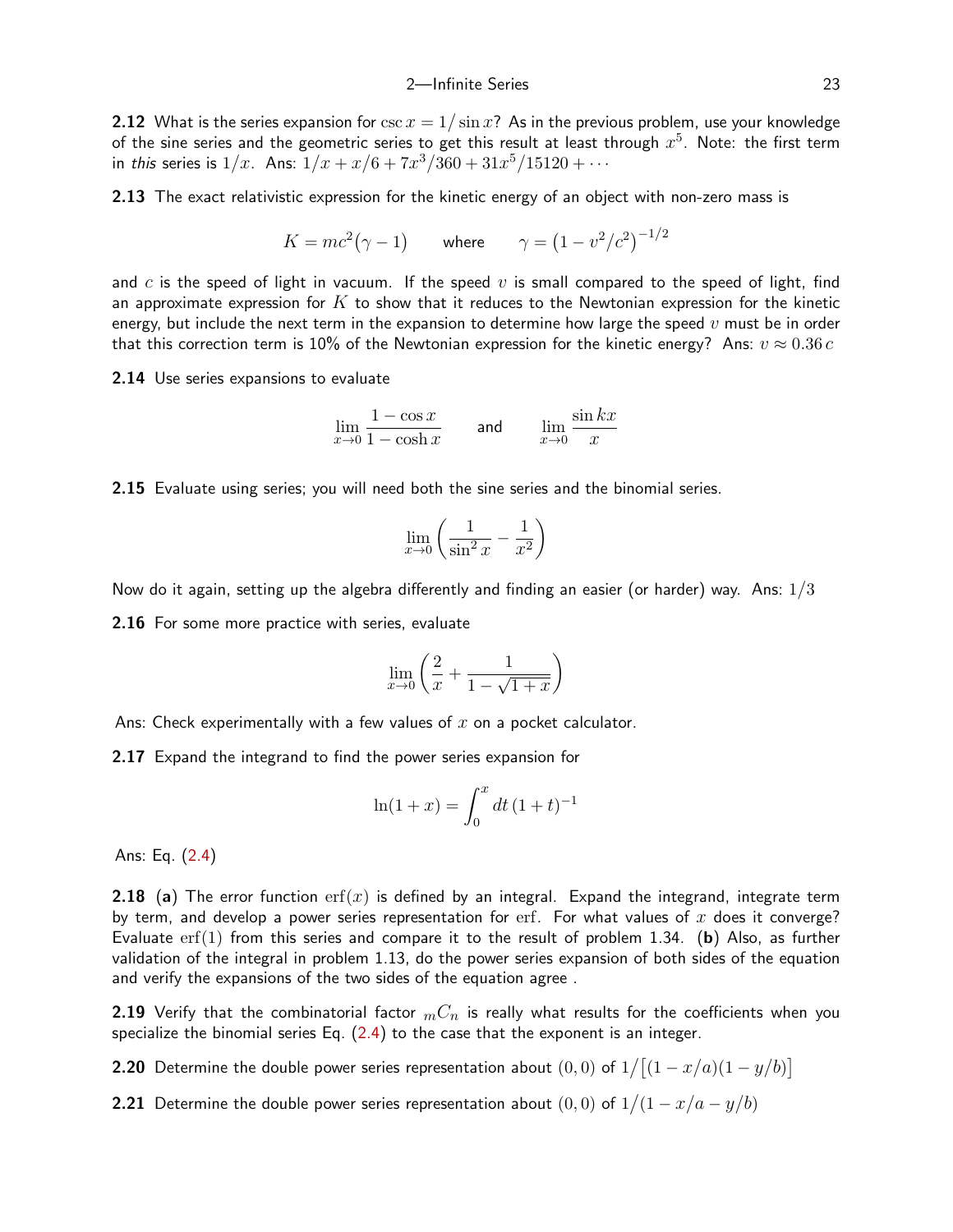2.22 Use a pocket calculator that can handle 100! and find the ratio of Stirling's approximation to the exact value. You may not be able to find the difference of two such large numbers. An improvement on the basic Stirling's formula is

$$
\sqrt{2\pi n}\,n^n e^{-n}\left(1+\frac{1}{12n}\right)
$$

What is the ratio of approximate to exact for  $n = 1, 2, 10$ ? Ans: 0.99898, 0.99948, ...

**2.23** Evaluate the sum  $\sum_1^{\infty} 1/n(n+1)$ . To do this, write the single term  $1/n(n+1)$  as a combination of two fractions with denominator n and  $(n+1)$  respectively, then start to write out the stated infinite series to a few terms to see the pattern. When you do this you may be tempted to separate it into two series, of positive and of negative terms. Examine the problem of convergence and explain why this is wrong. Ans: 1

<span id="page-23-0"></span>2.24 (a) You can sometimes use the result of the previous problem to improve the convergence of a slow-converging series. The sum  $\sum_1^{\infty}1/n^2$  converges, but not very fast. If you add zero to it you don't change the answer, but if you're clever about how you add it you can change this into a much faster converging series. Add  $1-\sum_1^{\infty}1/n(n+1)$  to this series and combine the sums. (b) After Eq. ([2.11](#page-4-0)) it says that it takes 120 terms to get the stated accuracy. Verify this. For the same accuracy, how many terms does this improved sum take? Ans: about 8 terms

2.25 The electric potential from one point charge is  $kq/r$ . For two point charges, you add the potentials of each:  $kq_1/r_1 + kq_2/r_2$ . Place a charge  $-q$  at the origin; place a charge  $+q$  at position  $(x, y, z) = (0, 0, a)$ . Write the total potential from these at an arbitrary position P with coordinates  $(x,y,z)$ . Now suppose that  $a$  is small compared to the distance of  $P$  to the origin  $(r=\sqrt{x^2+y^2+z^2})$ and expand your result to the first non-vanishing power of a, or really of  $a/r$ . This is the potential of an electric dipole. Also express your answer in spherical coordinates. See section 8.8 if you need. Ans:  $kqa \cos \theta/r^2$ 

2.26 Do the previous problem, but with charge  $-2q$  at the origin and charges  $+q$  at each of the two points  $(0, 0, a)$  and  $(0, 0, -a)$ . Again, you are looking for the potential at a point far away from the charges, and up to the lowest non-vanishing power of  $a$ . In effect you're doing a series expansion in  $a/r$  and keeping the first surviving term. Also express the result in spherical coordinates. The angular dependence should be proportional to  $P_2(\cos\theta) \,=\, \frac{3}{2}\cos^2\theta \,-\, \frac{1}{2}$  $\frac{1}{2}$ , a "Legendre polynomial." The  $r$ dependence will have a  $1/r^3$  in it. This potential is that of a linear quadrupole.

<span id="page-23-1"></span>2.27 The combinatorial factor Eq. ([2.18](#page-7-2)) is supposed to be the number of different ways of choosing  $n$  objects out of a set of  $m$  objects. Explicitly verify that this gives the correct number of ways for  $m = 1, 2, 3, 4$ . and all n from zero to m.

**2.28** Pascal's triangle is a visual way to compute the values of  $mC_n$ . Start with the single digit 1 on the top line. Every new line is computed by adding the two neighboring digits on the line above. (At the end of the line, treat the empty space as a zero.)

1 1 1 1 2 1 1 3 3 1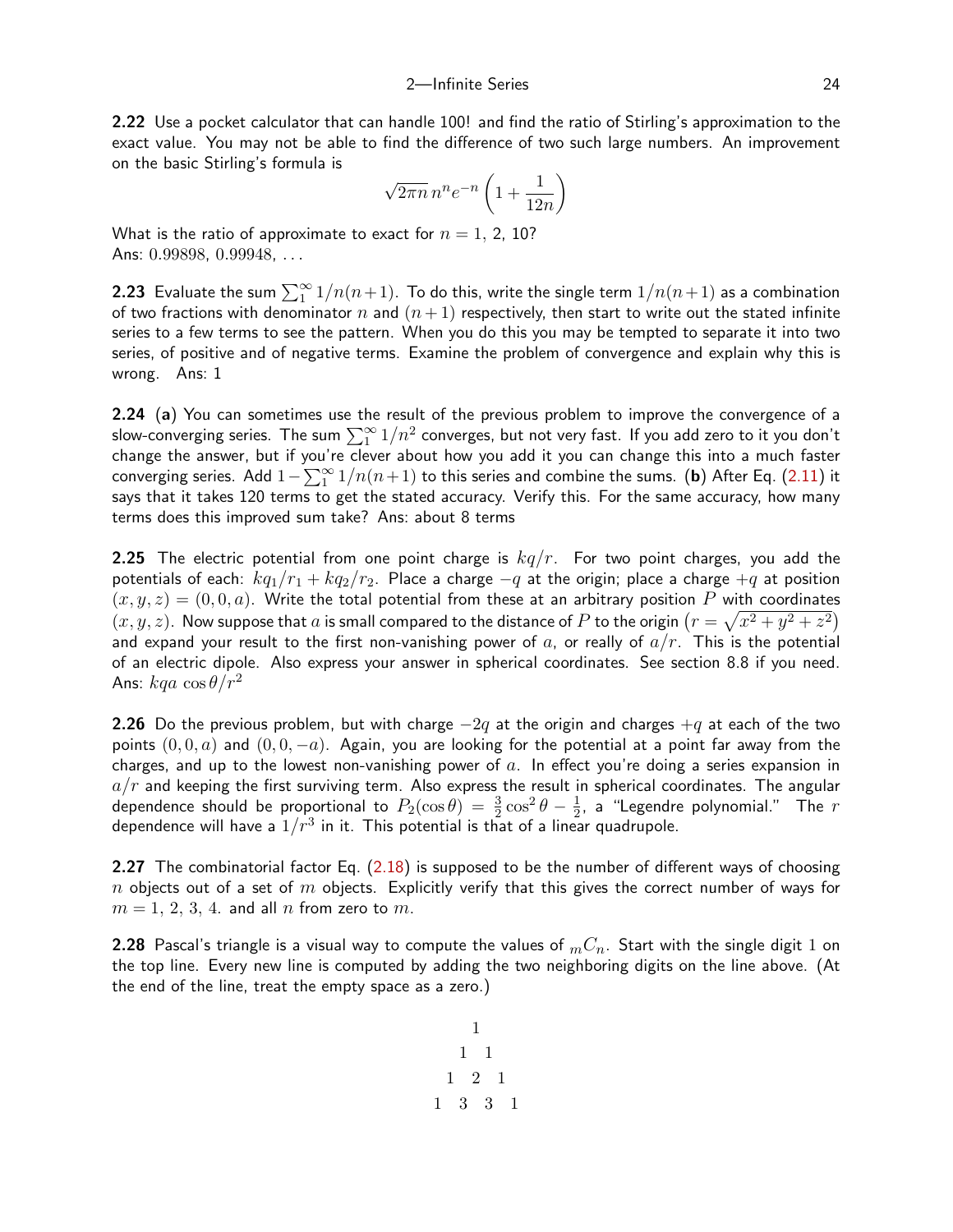Write the next couple of lines of the triangle and then prove that this algorithm works, that is that the  $m<sup>th</sup>$  row is the  $mC_n$ , where the top row has  $m = 0$ . Mathematical induction is the technique that I recommend.

2.29 Sum the series and show

$$
\frac{1}{2!} + \frac{2}{3!} + \frac{3}{4!} + \dots = 1
$$

2.30 You know the power series representation for the exponential function, but now apply it in a slightly different context. Write out the power series for the exponential, but with an argument that is a differential operator. The letter h represents some fixed number; interpret the square of  $d/dx$  as  $d^2/dx^2$  and find

$$
e^{h\frac{d}{dx}}f(x)
$$

Interpret the terms of the series and show that the value of this is  $f(x+h)$ .

2.31 The Doppler effect for sound with a moving source and for a moving observer have different formulas. The Doppler effect for light, including relativistic effects is different still. Show that for low speeds they are all about the same.

$$
f' = f\frac{v - v_{\mathsf{o}}}{v} \qquad f' = f\frac{v}{v + v_{\mathsf{s}}} \qquad f' = f\sqrt{\frac{1 - v/c}{1 + v/c}}
$$

The symbols have various meanings:  $v$  is the speed of sound in the first two, with the other terms being the velocity of the observer and the velocity of the source. In the third equation  $c$  is the speed of light and v is the velocity of the observer. And no,  $1 = 1$  isn't good enough; you should get these at least to first order in the speed.

2.32 In the equation [\(2.30](#page-13-1)) for the light diffracted through a narrow slit, the width of the central maximum is dictated by the angle at the first dark region. How does this angle vary as you vary the width of the slit, a? What is this angle if  $a = 0.1$  mm and  $\lambda = 700$  nm? And how wide will the central peak be on a wall 5 meters from the slit? Take this width to be the distance between the first dark regions on either side of the center.

**2.33** An object is a distance d below the surface of a medium with index of refraction  $n$ . (For example, water.) When viewed from directly above the object in air (i.e. use small angle approximation), the object appears to be a distance below the surface given by (maybe) one of the following expressions. Show why most of these expressions are implausible; that is, give reasons for eliminating the wrong ones without solving the problem explicitly.



**2.34** A mass  $m_1$  hangs from a string that is wrapped around a pulley of mass  $M$ . As the mass  $m_1$ falls with acceleration  $a_y$ , the pulley rotates. An anonymous source claims that the acceleration of  $m_1$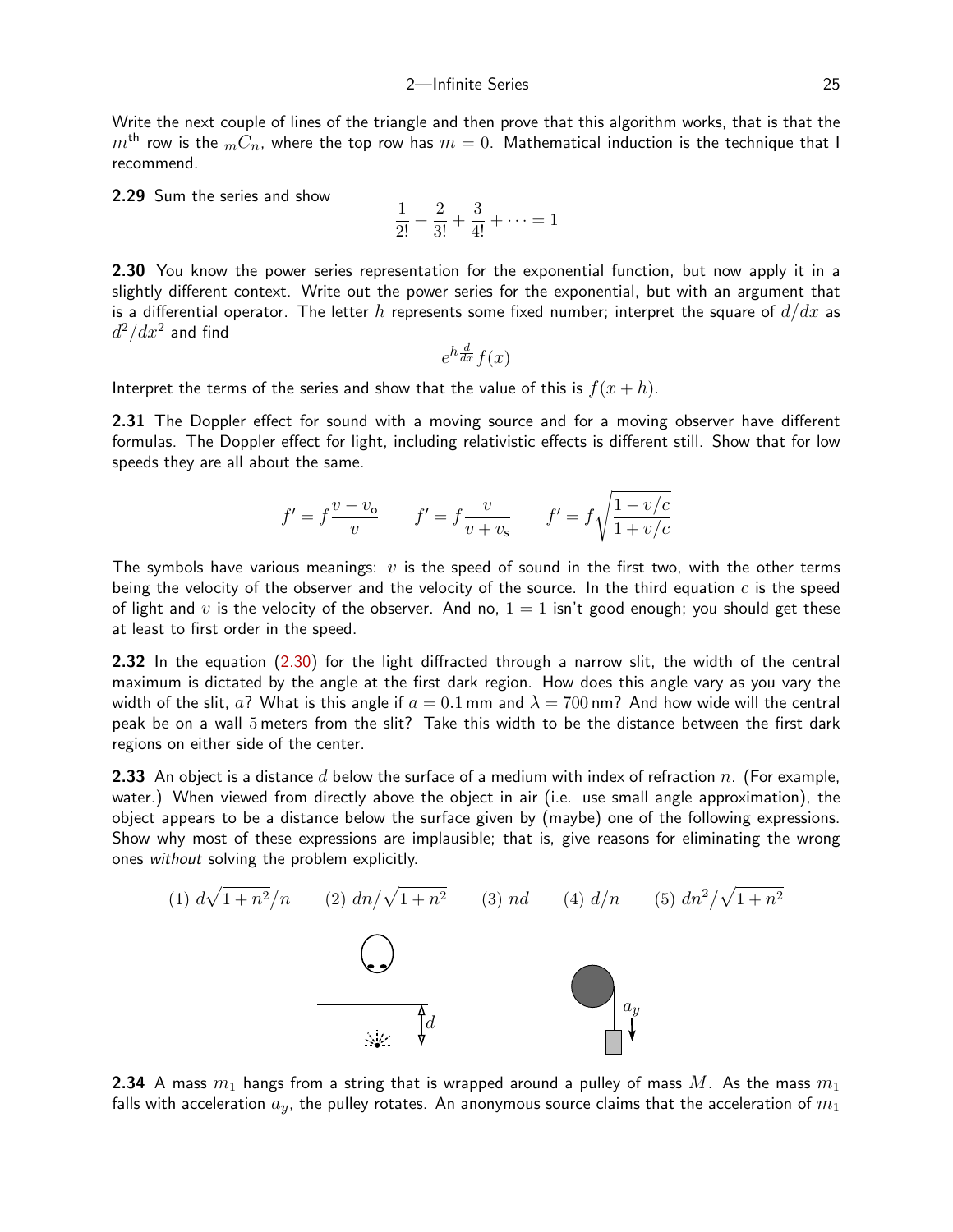is one of the following answers. Examine them to determine if any is plausible. That is, examine each and show why it could not be correct. NOTE: solving the problem and then seeing if any of these agree is not what this is about.

(1) 
$$
a_y = Mg/(m_1 - M)
$$
   
 (2)  $a_y = Mg/(m_1 + M)$    
 (3)  $a_y = m_1 g/M$ 

**2.35** Light travels from a point on the left  $(p)$  to a point on the right  $(q)$ , and on the left it is in vacuum while on the right of the spherical surface it is in glass with an index of refraction  $n$ . The radius of the spherical surface is  $R$  and you can parametrize the point on the surface by the angle  $\theta$  from the center of the sphere. Compute the time it takes light to travel on the indicated path (two straight line segments) as a function of the angle  $\theta$ . Expand the time through second order in a power series in  $\theta$  and show that the function  $T(\theta)$  has a minimum if the distance q is



small enough, but that it switches to a maximum when  $q$  exceeds a particular value. This position is the focus.

**2.36** Combine two other series to get the power series in  $\theta$  for  $\ln(\cos \theta)$ . Ans:  $-\frac{1}{2}$  $\frac{1}{2}\theta^2 - \frac{1}{12}\theta^4 - \frac{1}{45}\theta^6 + \cdots$ 

2.37 Subtract the series for  $\ln(1-x)$  and  $\ln(1+x)$ . For what range of x does this series converge? For what range of arguments of the logarithm does it converge? Ans:  $-1 < x < 1$ ,  $0 < \arg < \infty$ 

<span id="page-25-0"></span>2.38 A function is defined by the integral

$$
f(x) = \int_0^x \frac{dt}{1 - t^2}
$$

Expand the integrand with the binomial expansion and derive the power (Taylor) series representation for f about  $x = 0$ . Also make a hyperbolic substitution to evaluate it in closed form.

**2.39** Light travels from a point on the right  $(p)$ , hits a spherically shaped mirror and goes to a point  $(q)$ . The radius of the spherical surface is  $R$  and you can parametrize the point on the surface by the angle  $\theta$  from the center of the sphere. Compute the time it takes light to travel on the indicated path (two straight line segments) as a function of the angle  $\theta$ .

Expand the time through second order in a power series in  $\theta$  and show that the function  $T(\theta)$  has a minimum if the distance q is small enough, but that it switches to a maximum when  $q$  exceeds a particular value. This is the focus.

**2.40** (a) The quadratic equation  $ax^2 + bx + c = 0$  is almost a linear equation if a is small enough:  $bx + c = 0 \Rightarrow x = -c/b$ . You can get a more accurate solution iteratively by rewriting the equation as

$$
x = -\frac{c}{b} - \frac{a}{b}x^2
$$

Solve this by neglecting the second term, then with this approximate  $x_1$  get an improved value of the root by

$$
x_2=-\frac{c}{b}-\frac{a}{b}x_1^2
$$

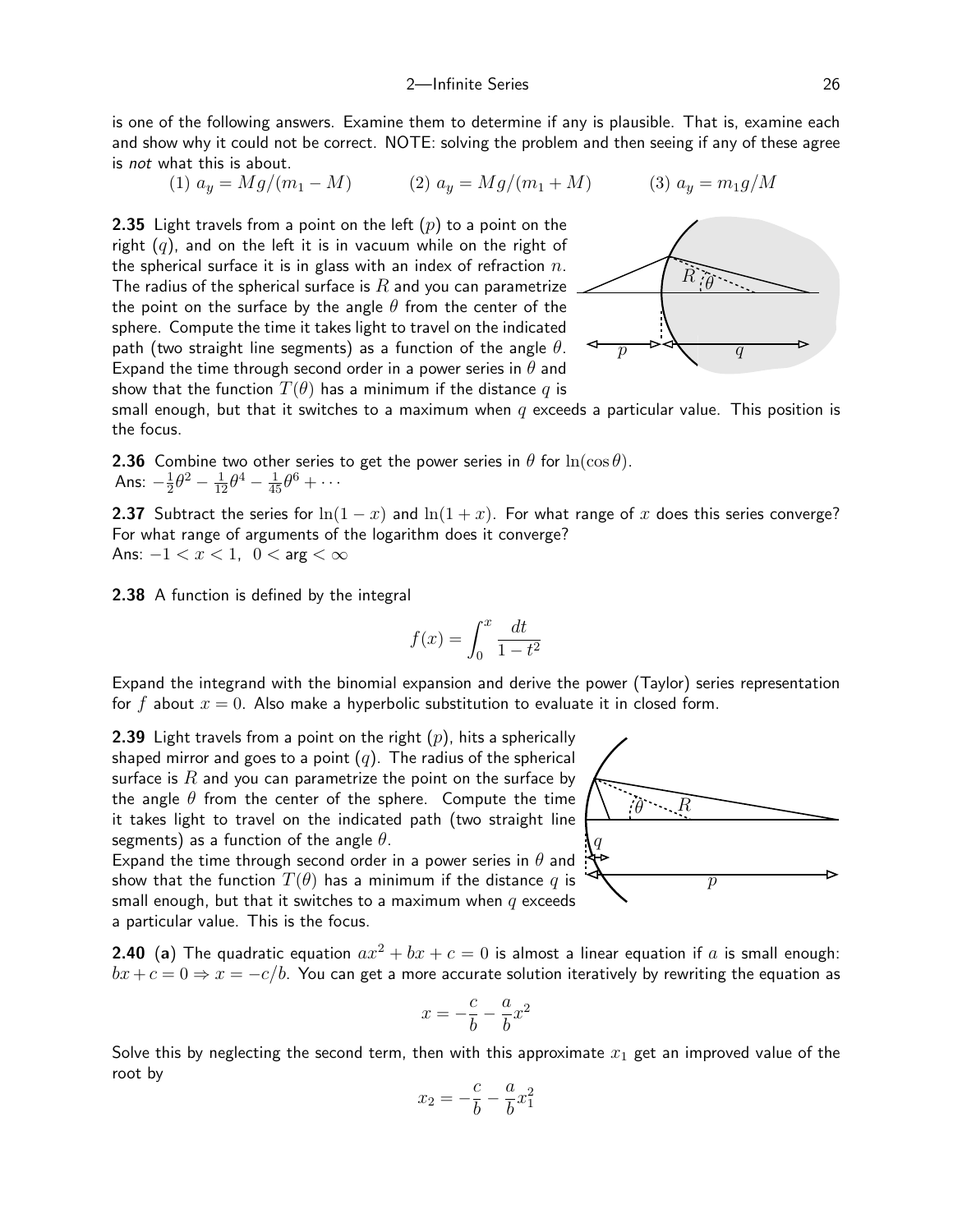and you can repeat the process. For comparison take the exact solution and do a power series expansion on it for small  $a$ . See if the results agree.

(b) Where does the other root come from? That value of  $x$  is very large, so the first two terms in the quadratic are the big ones and must nearly cancel.  $ax^2 + bx = 0$  so  $x = -b/a$ . Rearrange the equation so that you can iterate it, and compare the iterated solution to the series expansion of the exact solution.

$$
x = -\frac{b}{a} - \frac{c}{ax}
$$

Solve  $0.001x^2 + x + 1 = 0$ . Ans: Solve it exactly and compare.

2.41 Evaluate the limits

(a) 
$$
\lim_{x \to 0} \frac{\sin x - \tan x}{x}
$$
, (b)  $\lim_{x \to 0} \frac{\sin x - \tan x}{x^2}$ , (c)  $\lim_{x \to 0} \frac{\sin x - \tan x}{x^3}$ 

Ans: Check with a pocket calculator for  $x = 1.0, 0.1, 0.01$ 

2.42 Fill in the missing steps in the derivation of Eq. ([2.26](#page-10-0)).

**2.43** Is the result in Eq. ([2.26](#page-10-0)) normalized properly? What is its integral  $d\delta$  over all  $\delta$ ? Ans: 1

2.44 A political survey asks 1500 people randomly selected from the entire country whom they will vote for as dog-catcher-in-chief. The results are 49.0% for T.I. Hulk and 51.0% for T.A. Spiderman. Assume that these numbers are representative, an unbiased sample of the electorate. The number  $0.49 \times 1500 = aN$  is now your best estimate for the number of votes Mr. Hulk will get in a sample of 1500. Given this estimate, what is the probability that Mr. Hulk will win the final vote anyway? (a) Use Eq. ([2.26](#page-10-0)) to represent this estimate of the probability of his getting various possible outcomes, where the center of the distribution is at  $k = aN$ . Using  $\delta = k - aN$ , this probability function is proportional to  $\exp{(-\delta^2/2abN)}$ , and the probability of winning is the sum of all the probabilities of having  $k>N/2$ , that is,  $\int_{N/2}^\infty dk$ . (b) What would the answer be if the survey had asked 150 or 15000 people with the same 49-51 results? Ans: (a)  $\frac{1}{2}$  $\frac{1}{2}\big[1-\text{erf}\left(\sqrt{N/2ab}\left(\frac{1}{2}-a\right)\right)\big].$  22%, (b) 40%, 0.7%

**2.45** For the function defined in problem [2.38](#page-25-0), what is its behavior near  $x = 1$ ? Compare this result to equation (1.4). Note: the integral is  $\int_0^\Lambda + \int_\Lambda^x$ . Also,  $1-t^2 = (1+t)(1-t)$ , and this  $\approx 2(1-t)$ near 1.

**2.46** (a) What is the expansion of  $1/(1+t^2)$  in powers of  $t$  for small  $t.$  (b) That was easy, now what is it for large  $t$ ? In each case, what is the domain of convergence?

**2.47** The "average" of two numbers a and b commonly means  $(a + b)/2$ , the arithmetic mean. There are many other averages however.  $(a, b > 0)$ 

$$
M_n(a,b) = \left[ (a^n + b^n)/2 \right]^{1/n}
$$

is the  $n^{\text{th}}$  mean, also called the power mean, and it includes many others as special cases.  $n=2$ : is the  $n^{\rm{m}}$  mean, also called the power mean, and it includes many others as special cases.  $n=2$ :<br>root-mean-square,  $n=-1$ : harmonic mean. Show that this includes the geometric mean too:  $\sqrt{ab}=$  $\lim_{n\to 0} M_n(a, b)$ . It can be shown that  $dM_n/dn > 0$ ; what inequalities does this imply for various means? Ans: harmonic  $\leq$  geometric  $\leq$  arithmetic  $\leq$  rms

**2.48** Using the definition in the preceding problem, show that  $dM_n/dn > 0$ . [Tough!]